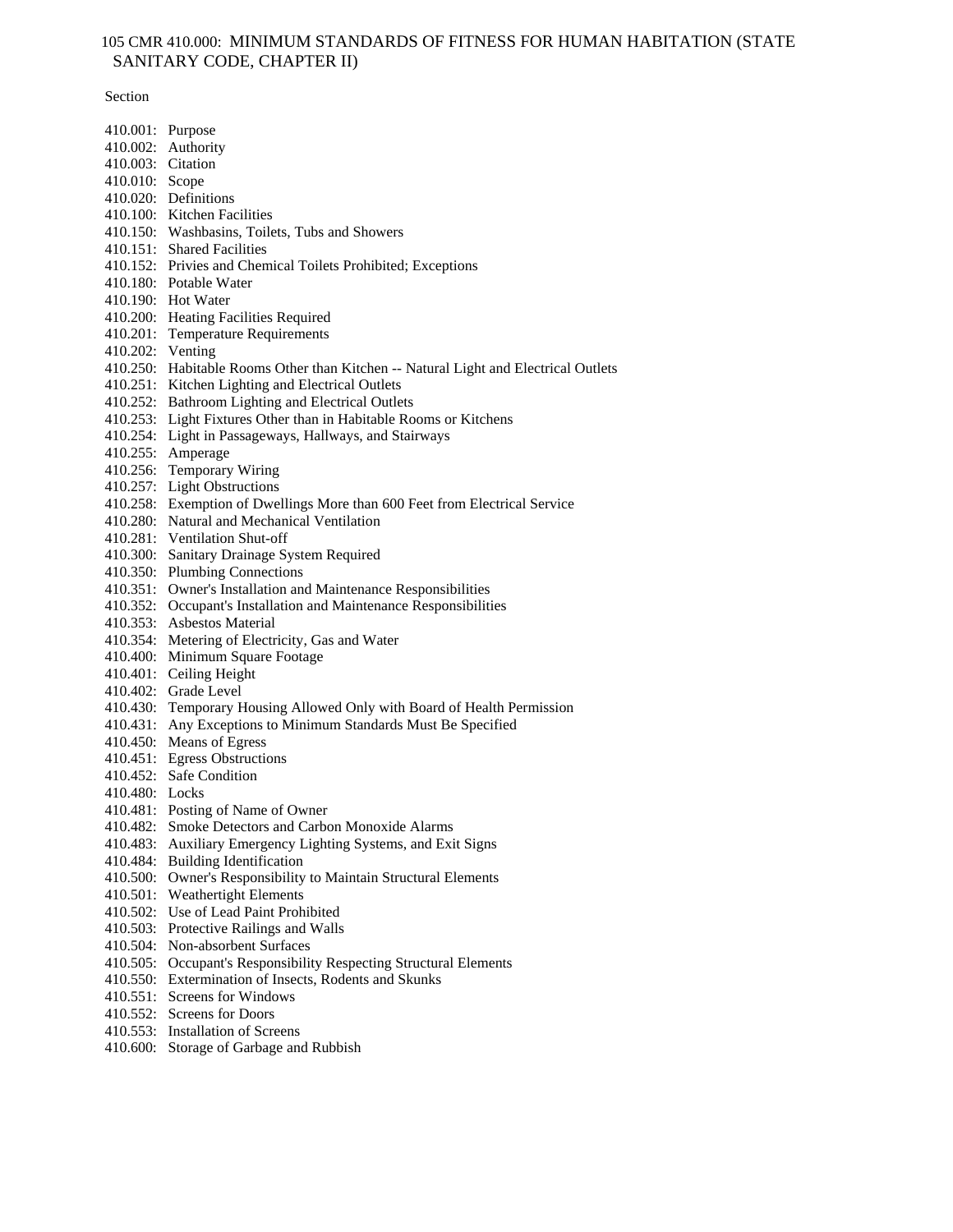Section: continued

- 410.601: Collection of Garbage and Rubbish
- 410.602: Maintenance of Areas Free from Garbage and Rubbish
- 410.620: Curtailment Prohibited
- 410.700: Inspectors Duty to Classify Violations
- 410.750: Conditions Deemed to Endanger or Impair Health or Safety
- 410.800: General Administration
- 410.810: Access for Repairs and Alterations
- 410.820: Inspection Upon Request
- 410.821: Inspection Form
- 410.822: Conduct of Inspections
- 410.830: Correction Orders
- 410.831: Dwellings Unfit for Human Habitation; Hearing; Condemnation; Order to Vacate; Demolition
- 410.832: Content of Orders
- 410.833: Service of Orders
- 410.840: Variances
- 410.850: Right to Hearing
- 410.851: Hearing Notice
- 410.852: Time for Hearing
- 410.853: Hearing Procedures
- 410.854: Final Decision After Hearing; Failure to Comply with Final Order
- 410.855: Official Hearing Review
- 410.860: Appeal of Final Decision
- 410.900: Penalties for Interference with Inspections
- 410.910: Penalty for Failure to Comply with Order
- 410.920: Penalty for Other Offenses
- 410.950: Condemnation, Placarding and Vacating Dwellings
- 410.960: Correction of Violations by Board of Health; Expenses
- 410.990: Appendix: Forms

# 410.001: Purpose

The purposes of 105 CMR 410.000 are to protect the health, safety and well-being of the occupants of housing and of the general public, to facilitate the use of legal remedies available to occupants of substandard housing, to assist boards of health in their enforcement of this code and to provide a method of notifying interested parties of violations of conditions which require immediate attention.

#### 410.002: Authority

105 CMR 410.000 is adopted under authority of M.G.L. c. 111, §§ 3 and 127A.

# 410.003: Citation

105 CMR 410.000 shall be known, and may be cited, as 105 CMR 410.000: *State Sanitary Code Chapter II: Minimum Standards of Fitness for Human Habitation*.

### 410.010: Scope

(A) No person shall occupy as owner-occupant or let to another for occupancy any dwelling, dwelling unit, mobile dwelling unit, or rooming unit for the purpose of living, sleeping, cooking or eating therein, which does not comply with the requirements of 105 CMR 410.000.

(B) The provisions of 105 CMR 410.000 shall not apply to any dwelling which:

(1) is located on a campground that is being operated in compliance with 105 CMR 420.000, 105 CMR 430.000, or 310 CMR 14.00; or

(2) is otherwise required to conform with standards of fitness for human habitation elsewhere existing in the State Sanitary Code; or

(3) is used exclusively as a civil defense shelter.

# 410.010: continued

(C) Nothing contained herein shall be construed to limit or otherwise restrict any person from seeking judicial relief in a court of competent jurisdiction notwithstanding any hearing, proceeding or other administrative remedy set forth in 105 CMR 410.000.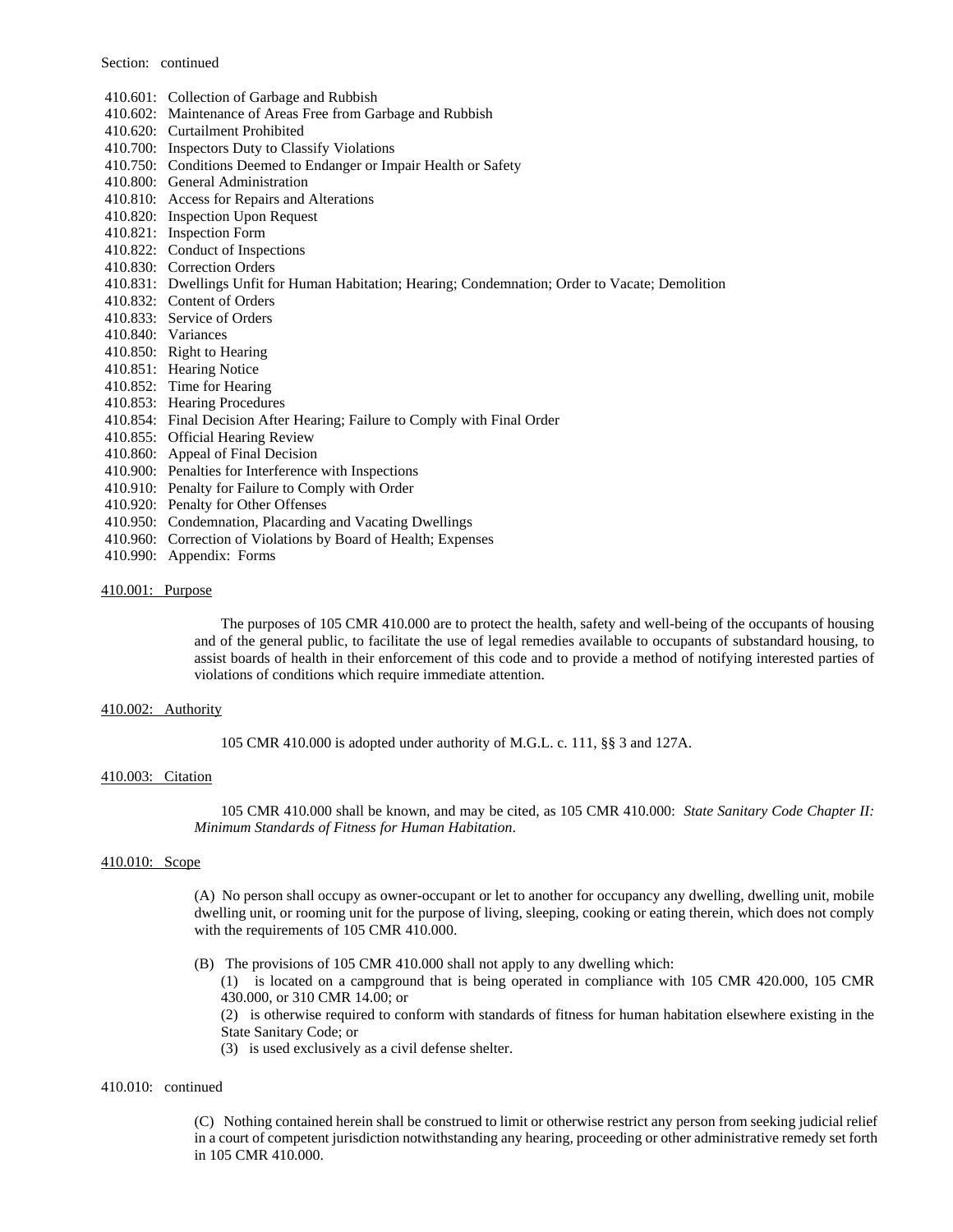Asbestos means:

- (1) chrysotile, amosite, crocidolite; or
- (2) in fibrous form, tremolit-asbestos, anthophyllite-asbestos, or actinolite-asbestos.

Asbestos Material means asbestos or any material containing asbestos.

Board of Health means the appropriate and legally designated health authority of the city, town, county, or other legally constituted governmental unit within the Commonwealth having the usual powers and duties of the board of health of a city or town, or his or its authorized agent or representative.

Chronic Dampness means the regular and/or periodic appearance of moisture, water, mold or fungi.

Compliance means meeting all the requirements of 105 CMR 410.000. It shall also mean correcting any violations of 105 CMR 410.000 in a work-personlike fashion and restoring all parts of the dwelling, or unit thereof, to the condition they were in before occurrence of any such violations. Compliance shall also mean in those cases where licenses or permits are required to perform work necessary to correct the violations, such as, but not limited to building, plumbing and wiring that the appropriate official certifies that the work has been completed in accordance with applicable laws and regulations.

Compostable Material means an organic material excluding waste water treatment residuals which has the potential to be composted and which is pre-sorted and is not contaminated by significant amounts of toxic substances, as those terms are or may be defined by 310 CMR 19.00: *Solid Waste Management*.

Composting means a process of accelerated biodegradation and stabilization of organic material under controlled conditions yielding a product which can safely be used, as those terms are or may be defined by 310 CMR 19.00: *Solid Waste Management.*

A Condition Making a Unit Unfit for Human Habitation is a condition meeting the standard set forth in the Massachusetts General Laws under which a board of health may justify closing down, condemning, or demolishing a dwelling or dwelling unit. It shall mean a violation which poses such immediate harm or threat of harm to an occupant or to the public that other legal remedies cannot be reasonably expected to bring about removal of the condition with sufficient speed to prevent the serious harm or injury to the occupants or to the public.

A Condition Which May Endanger or materially impair the health or safety and wellbeing of an occupant means the existence of a condition, listed in 105 CMR 410.750 or any other condition so certified by the board of health to be a violation, which may expose or subject to harm, the health or safety, and the well-being of an occupant or the public.

Dwelling means every building or shelter including but not limited to rooming houses and temporary housing used or intended for human habitation and every other structure or condition located within the same lot line whose existence causes or is likely to effect noncompliance with the provisions of 105 CMR 410.000.

Dwelling Unit means the room or group of rooms within a dwelling used or intended for use by one family or household for living, sleeping, cooking and eating. Dwelling unit shall also mean a condominium unit.

Entry Door of a Dwelling means any door of a dwelling which provides access to the common areas of the dwelling from the exterior of the dwelling except that when there are two doors which enclose an entryway between the common areas of the dwelling and the exterior of the dwelling it shall mean either of the doors.

Entry Door of a Dwelling Unit means any door of a dwelling unit which provides access to the common areas of the dwelling or access to the outside of the dwelling.

Exterior Openable Window means any window designed and installed to open which opens to the common interior areas of the dwelling or to the outside of the dwelling.

Exterminate means to eliminate insects and rodents.

Garbage means the animal, vegetable or other organic waste resulting from the handling, preparing, cooking, consumption or cultivation of food, and containers and cans which have contained food unless such containers and cans have been cleaned or prepared for recycling.

Habitable Room means every room or enclosed floor space used or intended to be used for living, sleeping,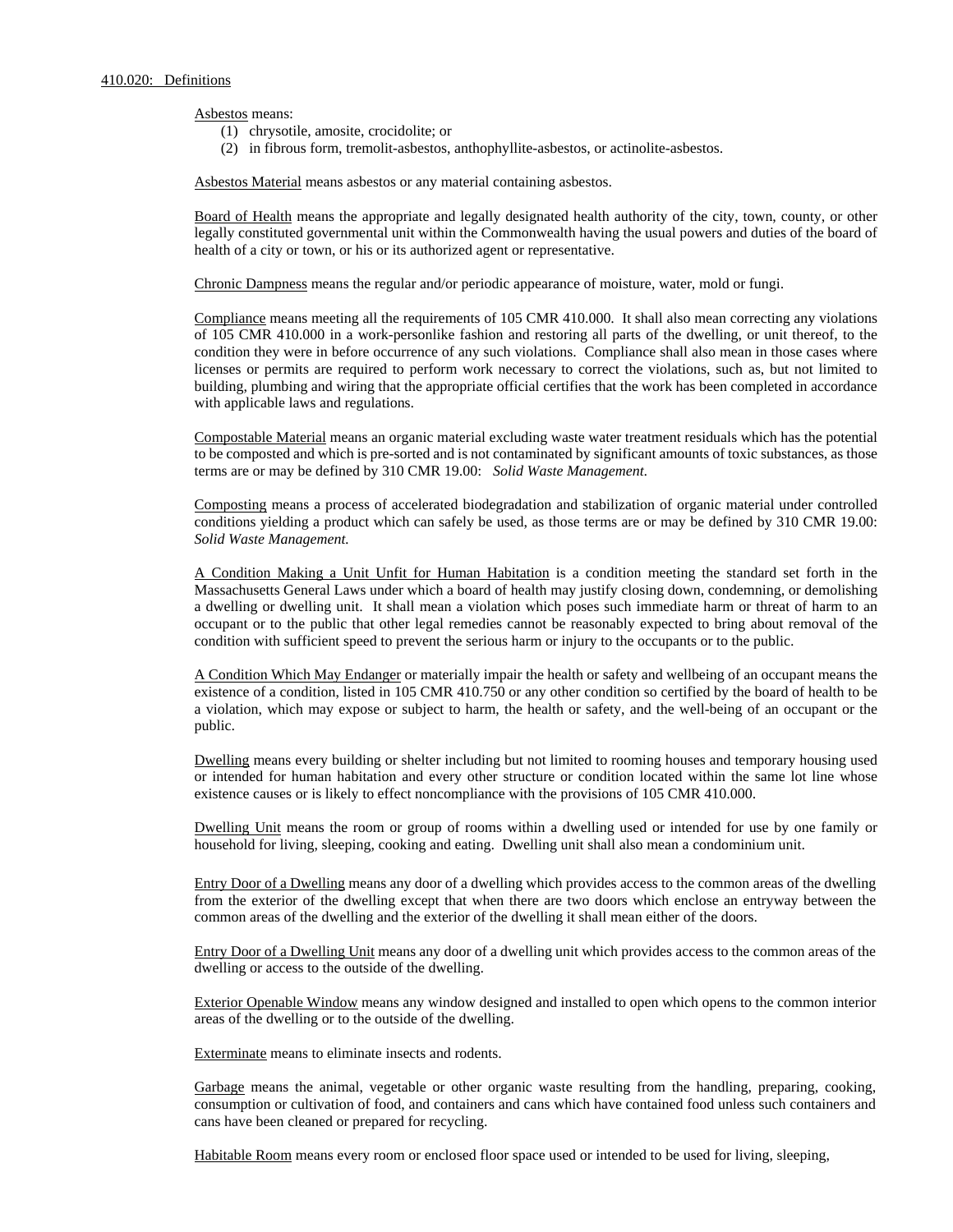cooking, or eating purposes, excluding rooms containing toilets, bathtubs or showers and excluding laundries, pantries, foyers, communicating corridors, closets and storage spaces.

Historic building means any building covered by 105 CMR 410.000 which meets the definition of historic building as defined in 780 CMR 3409.0.

Infestation means the recurrent presence of insects and/or rodents.

Legal remedy means any common law and other rights guaranteed by judicial decision, or the laws or regulations of the Commonwealth of Massachusetts which are intended to protect the rights and interests of the occupants affected by violations of 105 CMR 410.000 whether such provision authorizes an affirmative civil action, criminal penalties, a defense to an action or claim by another.

Means of Egress means a continuous and unobstructed path of travel from any point in a dwelling to an abutting public way (See 780 CMR 1002.0).

Mobile Dwelling Unit means a dwelling unit built on a chassis and containing electrical, plumbing, and sanitary facilities and designed to be installed on a temporary or permanent foundation for permanent living quarters.

Occupant means every person living or sleeping in a dwelling.

Owner means every person who alone or severally with others:

(1) has legal title to any dwelling, dwelling unit, mobile dwelling unit, or parcel of land,vacant or otherwise, including a mobile home park; or

(2) has care, charge or control of any dwelling, dwelling unit, mobile dwelling unit or parcel of land, vacant or otherwise, including a mobile home park, in any capacity including but not limited to agent, executor, executrix, administrator, administratrix, trustee or guardian of the estate of the holder of legal title; or

(3) is a mortgagee in possession of any such property; or

(4) is an agent, trustee or other person appointed by the courts and vested with possession or control of any such property; or

(5) is an officer or trustee of the association of unit owners of a condominium. Each such person is bound to comply with the provisions of these minimum standards as if he were the owner. Owner also means every person who operates a rooming house.

Person means every individual, partnership, corporation, firm, association, or group, including a city, town, county or other governmental unit, owning property or carrying on an activity regulated by 105 CMR 410.000.

Provide means to supply and pay for.

Representative or Occupant's Representative means any adult person designated and duly authorized to act on the occupant's behalf, including, but not limited to, any person or group designee from a tenant's organization or other community group.

Rooming House means every dwelling or part thereof which contains one or more rooming units in which space is let or sublet for compensation by the owner or operator to four or more persons not within the second degree of kindred to the person compensated. Boarding houses, hotels, inns, lodging houses, dormitories and other similar dwelling places are included, except to the extent that they are governed by stricter standards elsewhere created; provided that the provisions of 105 CMR 410.000 shall not apply to any hospital, sanitorium, convalescent or nursing home, infirmary or boarding home for the aged licensed by the Department of Public Health in accordance with the provisions of M.G.L. c. 111, § 51 or 71.

Rooming Unit means the room or group of rooms let to an individual or household for use as living and sleeping quarters but not for cooking, whether or not common facilities for cooking are made available; provided, that cooking facilities shall not be deemed common if they can be reached only by passing through any part of the dwelling unit or rooming unit of another.

Rubbish means combustible and noncombustible waste materials, except garbage, and includes but is not limited to such material as paper, rags, cartons, boxes, wood, excelsior, rubber, leather, tree branches, yard trimmings, grass clippings, tin cans, metals, mineral matter, glass, crockery, dust, and the residue from the burning of wood, coal, coke and other combustible materials.

Stairway means any group of stairs consisting of three or more risers.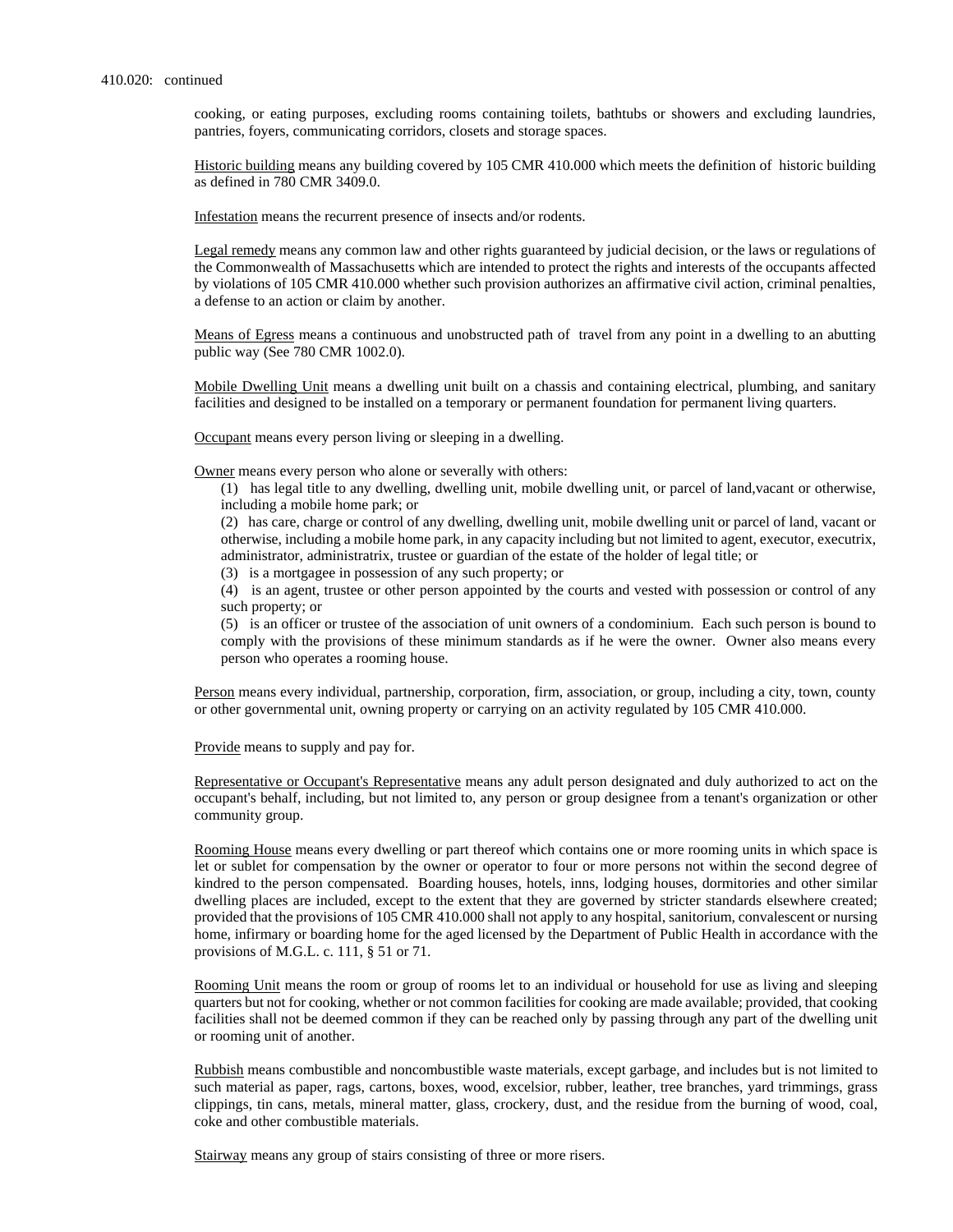Temporary Housing means any tent, mobile dwelling unit, or other structure used for human shelter which is designed to be transportable and which is not attached to the ground, to another structure, or to any utility system on the same premises for more than 30 days.

Use Group R-3 means all buildings arranged for occupancy as one or two family dwelling units, including not more than five lodgers per family and multiple single family dwellings where each unit has an independent means of egress and is separated by a two-hour fire separation assembly.

Exceptions:

(1) In multiple single-family dwellings that are equipped throughout with an approved sprinkler system installed in accordance with 780 CMR 906.2.1 or 906.2.2, the fire resistance rating of the dwelling unit separation shall not be less than one hour. Dwelling unit separation wall shall be constructed as fire partitions. (2) In multiple single-family dwellings that are equipped throughout with an approved automatic sprinkler system installed in accordance with 780 CMR 906.2.3, a two hour fire separation assembly shall be provided between each pair of dwelling units. The fire resistance rating between each dwelling unit shall not be less than one hour and shall be constructed as a fire partition (780 CMR 310.5).

Use Group R-4 means all detached one and two family dwellings not more than three stories in height and all accessory structures (780 CMR 310.6).

Violation means any condition in a dwelling, dwelling unit, mobile dwelling unit, or rooming house or upon a parcel of land which fails to meet any requirement of 105 CMR 410.000.

Water Conservation Device means for all showers, shower stalls, shower compartments or shower baths, a low-flow showerhead which shall have a maximum flow rate not exceeding 2½ gallons of water per minute, for all faucets a maximum flow rate not exceeding two and 2/10 gallons of water per minute and for all water closets, ultra-low-flush water closets not exceeding one and 6/10 gallons of water per flush, contained within a dwelling unit.

Water Submetering means the use of a meter by an owner who receives water from a water company, as defined in M.G.L. c. 186, § 22, which meter measures water supplied to a dwelling unit to enable the owner to charge the tenant of the dwelling unit separately for water usage, or which meter measures water supplied to a common area.

# 410.100: Kitchen Facilities

(A) Every dwelling unit, and every rooming house where common cooking facilities are provided, shall contain suitable space to store, prepare and serve foods in a sanitary manner. The owner shall provide within this space:

- (1) A kitchen sink of sufficient size and capacity for washing dishes and kitchen utensils; and
- (2) a stove and oven in good repair (*see* 105 CMR 410.351) except and to the extent the occupant is required to do so under a written letting agreement; and
- (3) space and proper facilities for the installation of a refrigerator.

(B) The facilities required in 105 CMR 410.100(A) shall have smooth and impervious surfaces and be free from defects that make them difficult to keep clean, or creates an accident hazard.

# 410.150: Washbasins, Toilets, Tubs, and Showers

The owner shall provide no less than the following:

(A) For each dwelling unit:

(1) A toilet with a toilet seat in a room which is not used for living, sleeping, cooking or eating purposes and which affords privacy to a person within said room.

(2) A wash basin in the same room as the toilet, or if the wash basin cannot be placed in the same room as the toilet, it shall be placed in close proximity to the door leading directly into the room in which the toilet is located. The kitchen sink may not be substituted for the wash basin required in 105 CMR 410.150(A).

(3) A bathtub or shower in the same room as the toilet or in another room which is not used for living, sleeping, cooking or eating purposes and which affords privacy to a person within said room.

(4) Each room which contains a toilet, bathtub or shower shall be fitted with a door which is capable of being closed.

(B) For no more than each eight occupants of rooming units and rooming houses who are not otherwise provided with these facilities, in a room not used for living, sleeping, cooking or eating purposes and which affords privacy to a person within said room: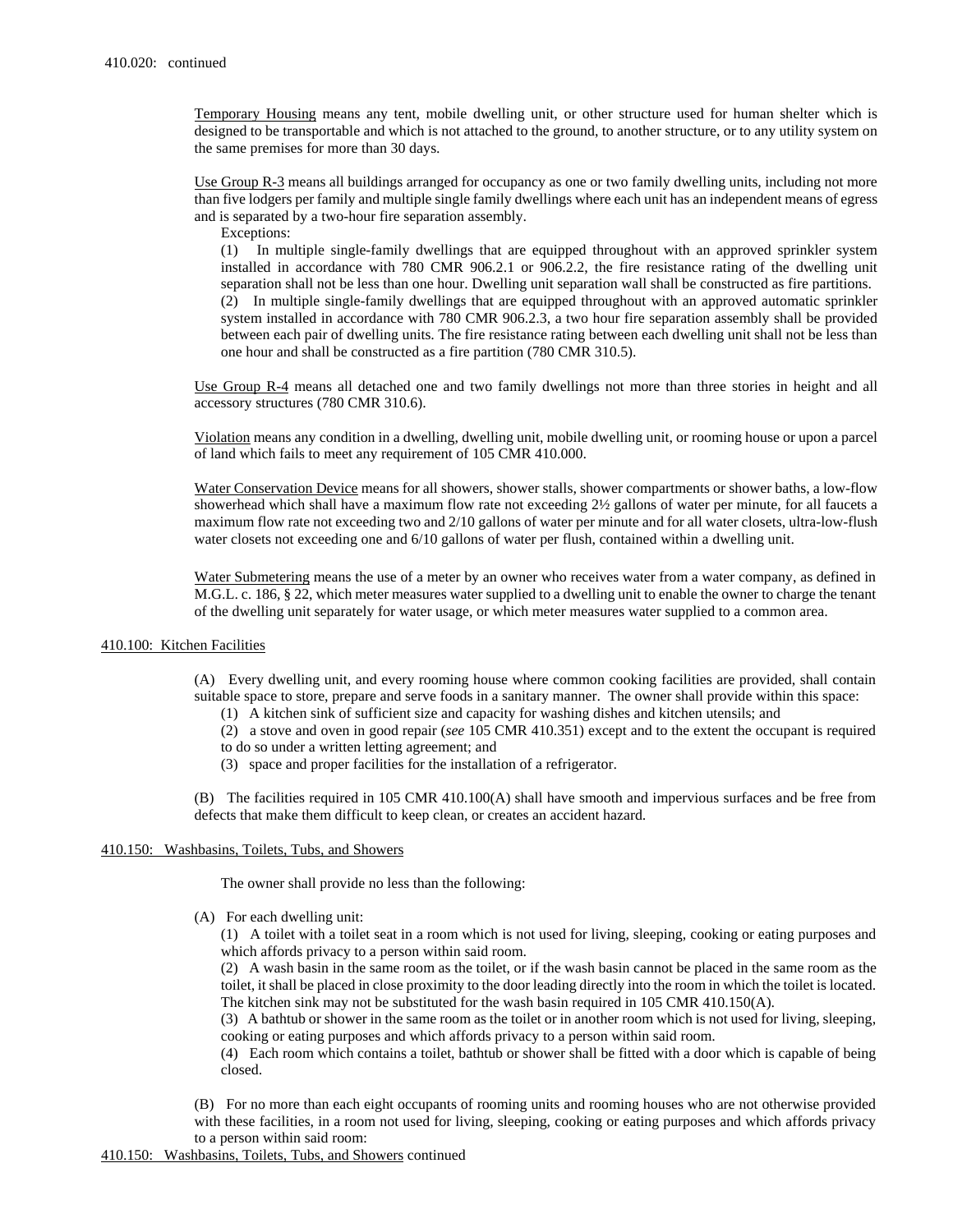(1) One toilet with a toilet seat and wash basin in the same room; provided, that where more than one toilet is required in any toilet room used exclusively by males, urinals may be substituted for up to ½ of the total number of toilets required, on the basis of one urinal substituted for one toilet; and

(2) One shower or bathtub in the same room as the toilet and wash basin or in another room not used for living, sleeping, cooking or eating purposes and which affords privacy to a person within said room.

(3) In a room with more than one toilet, each toilet shall be separated by walls or partitions which afford privacy.

(C) Toilet, bathtub and shower facilities as required in 105 CMR 410.150(A) and 410.150(B) shall be accessible from within the building and shall be so placed as not to require passing through any part of another dwelling unit or rooming unit.

(D) The fixtures as required in 105 CMR 410.150(A) and 410.150(B) shall have smooth and impervious surfaces and be free from defects which make them difficult to keep clean, or create an accident hazard.

#### 410.151: Shared Facilities

The owner of any dwelling in which any toilet, wash basin, shower or bathtub is to be shared by the occupants of more than one dwelling unit or one rooming unit shall maintain that toilet, wash basin, shower, bathtub, walls and floors in a clean and sanitary condition, which shall include the cleaning and sanitizing of said fixtures at least once every 24 hours.

### 410.152: Privies and Chemical Toilets Prohibited; Exceptions

No privy or chemical toilet shall be constructed or continued in use; provided, that the board of health may approve in writing the construction or continued use of any privy or chemical toilet which it determines will not (a) endanger the health of any person; or (b) cause objectionable odors or other undue annoyance. When so approved, a privy or chemical toilet may, subject to written authorization of the board of health in accordance with 310 CMR 15.00, qualify as a toilet within the requirements of 105 CMR 410.150(A) (*see* 105 CMR 410.840).

In no event may a privy be located within 30 feet of any building used for sleeping or eating, or of any lot line or street.

### 410.180: Potable Water

The owner shall provide, for the occupant of every dwelling, dwelling unit, and rooming unit, a supply of potable water sufficient in quantity and pressure to meet the ordinary needs of the occupant, connected with the public water supply system, or with any other source that the board of health has determined does not endanger the health of any potential user. (*See* 105 CMR 410.350 through 410.352).

In dwellings that are in compliance with the requirements of M.G.L. c. 186, § 22, the owner may charge the occupants for actual water usage in accordance with M.G.L. c. 186, § 22. An owner may not shut off or refuse water service to an occupant on the basis that the occupant has not paid a separately assessed water usage charge.

Examination of the water system shall include an examination of the plumbing system and its actual performance. If possible, such examination shall occur at the times and under such conditions as the occupant has identified the system as being insufficient.

# 410.190: Hot Water

The owner shall provide and maintain in good operating condition the facilities capable of heating water. The owner shall also provide the hot water for use at a temperature of not less than  $110^{\circ}F(43^{\circ}C)$  and in a quantity and pressure sufficient to satisfy the ordinary use of all plumbing fixtures which normally need hot water for their proper use and function, unless and to the extent the occupant is required to provide fuel for the operation of the facilities under a written letting agreement. The hot water shall not exceed 130°F (54° C).

Inspection of the hot water system shall include an examination of the hot water system and its actual performance. If possible, such examination shall occur at the times and under such conditions as the occupant has identified the system to be insufficient.

# 410.200: Heating Facilities Required

(A) The owner shall provide and maintain in good operating condition the facilities for heating every habitable room and every room containing a toilet, shower or bathtub to such temperature as required under 105 CMR 410.201.

(B) Portable space heaters, parlor heaters, cabinet heaters, room heaters and any similar heaters having a 410.200: Heating Facilities Required continued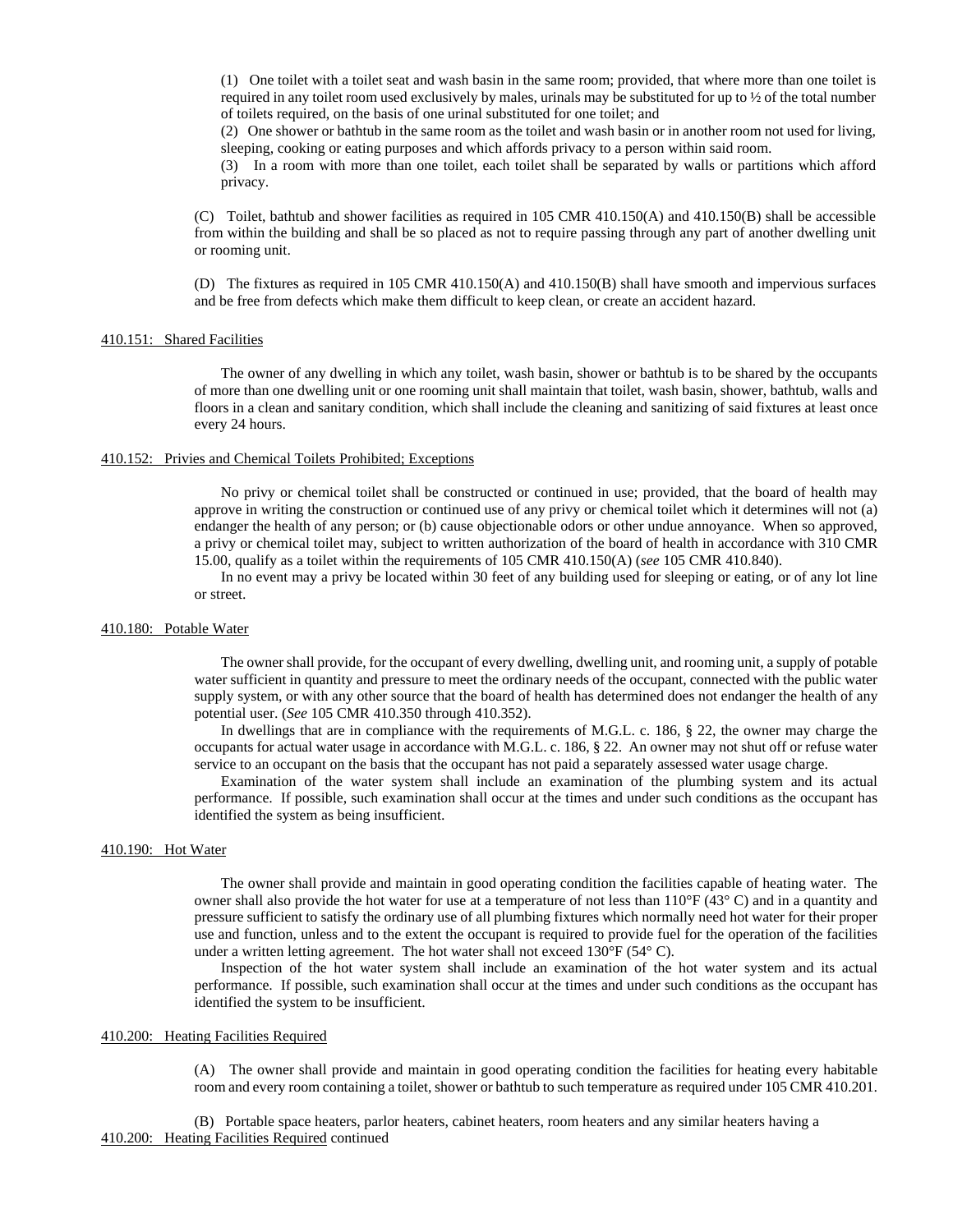barometric fed fuel control and its fuel supply tank located less than 42 inches from the center of the burner as well as the type of heating appliance adapted for burning kerosene, range oil or number one fuel oil and any portable wick type space heaters shall not be used and shall not meet the requirements of 105 CMR 410.200. (*See* M.G.L. c. 148, §§ 5A and 25B.)

# 410.201: Temperature Requirements

The owner shall provide heat in every habitable room and every room containing a toilet, shower, or bathtub to at least  $68^{\circ}F(20^{\circ}C)$  between 7:00 A.M. and 11:00 P.M. and at least  $64^{\circ}F(17^{\circ}C)$  between 11:01 P.M. and 6:59 A.M. every day other than during the period from June 15th to September 15th, both inclusive, in each year except and to the extent the occupant is required to provide the fuel under a written letting agreement. The temperature shall at no time exceed 78 $\rm{^{\circ}F}$  (25 $\rm{^{\circ}C}$ ) during the heating season. The temperature may be read and the requirement shall be met at a height of five feet above floor level on a wall any point more than five feet from the exterior wall. The number of days per year during which heat must be provided in accordance with 105 CMR 410.000 may be increased or decreased through a variance granted in accordance with the provisions of 105 CMR 410.840 notwithstanding the prohibitions of the first clause of the first sentence of 105 CMR 410.840(A).

### 410.202: Venting

Space heaters and water heaters, except electrical ones, shall be properly vented to a chimney or vent leading to the outdoors.

### 410.250: Habitable Rooms Other than Kitchen -- Natural Light and Electrical Outlets

The owner shall provide for each habitable room other than a kitchen:

(A) transparent or translucent glass which admits light from the outdoors and which is equal in area to no less than 8% of the entire floor area of that room.

(B) two separate wall-type convenience outlets, or one such outlet and one electric light fixture. The outlets shall be placed in practical locations and shall insofar as practicable, be on different walls and at least ten feet apart. (*See* 105 CMR 410.351.)

### 410.251: Kitchen Lighting and Electrical Outlets

The owner shall provide for each kitchen:

- (A) one electric light fixture;
- (B) two wall-type convenience outlets located in convenient locations; and

(C) For each kitchen over 70 square feet, transparent or translucent glass which admits light from the outdoors and which is equal in area to no less than 8% of the entire floor area of that kitchen.

# 410.252: Bathroom Lighting and Electrical Outlets

The owner shall provide in each room containing a toilet, bathtub, or shower one electric light fixture. (*See* 105 CMR 410.150(A)(1) and 410.150(B).)

# 410.253: Light Fixtures Other than in Habitable Rooms or Kitchens

(A) The owner shall provide and so locate electric light switches and fixtures in good working order so that illumination may be provided for the safe and reasonable use of every laundry, pantry, foyer, hallway, stairway, closet, storage place, cellar, porch, exterior stairway and passageway.

(B) The owner shall provide working incandescent light bulbs or fluorescent tubes in all required light fixtures in all common areas of any dwelling.

### 410.254: Light in Passageways, Hallways, and Stairways

(A) Except as allowed in 105 CMR 410.254(B), the owner shall provide light 24 hours per day so that illumination alone or in conjunction with natural lighting shall be at least one foot candle as measured at floor level, in every part of all interior passageways, hallways, foyers and stairways used or intended for use by the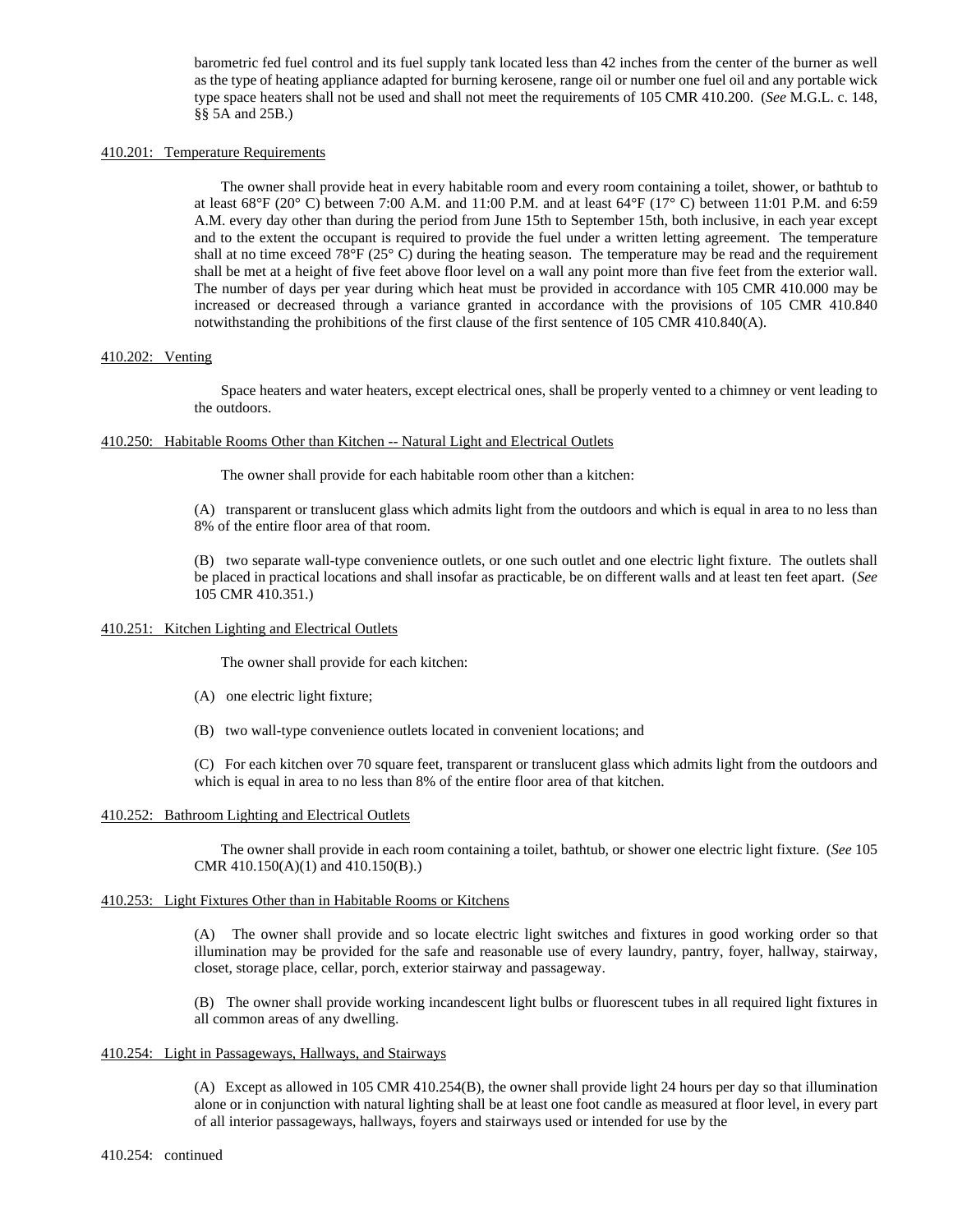occupants of more than one dwelling unit or rooming unit:

(B) In a dwelling containing three or fewer dwelling units, the light fixtures used to illuminate a common hallway, passageway, foyer and/or stairway may be wired to the electric service serving an adjacent dwelling unit provided that if the occupant of such dwelling unit is responsible for paying for the electric service to such dwelling unit:

(1) a written agreement shall state that the occupant is responsible for paying for light in the common hallway, passageway, foyer and/or stairway; and

(2) the owner shall notify the occupants of the other dwelling units.

# 410.255: Amperage

The electrical service supplying each dwelling, dwelling unit, rooming house and/or rooming unit shall supply sufficient amperage to meet the reasonable needs of the occupants. Should the amperage be determined to be inadequate it shall be corrected so that it meets the amperage requirements of 527 CMR 12.00: *The Massachusetts Electrical Code*.

# 410.256: Temporary Wiring

No wiring shall lie under a rug or other floor covering, nor shall any extend through a doorway or other opening in a structural element. No temporary wiring shall be used or made available for use by any owner or occupant; provided, that extension cords which connect portable electric appliances or fixtures to convenience outlets shall not be considered temporary wiring.

# 410.257: Light Obstructions

If any light obstructing structure is located less than three feet from the outside of and extends to a level above the lower level of the transparent or translucent glass required by 105 CMR 410.250(A) and 410.251(C), that portion so obstructed shall not be included as contributing to the required minimum total glass area.

#### 410.258: Exemption of Dwellings More than 600 Feet from Electrical Service

The provisions of 105 CMR 410.250 through 410.257 regarding the furnishing of electrical facilities shall apply only if a source of electricity is available from power lines within 600 feet of the dwelling.

### 410.280: Natural and Mechanical Ventilation

The owner shall provide for each habitable room, and room containing a toilet, bathtub or shower, ventilation to the outdoors consisting of:

(A) windows, skylights, doors or transoms in the exterior walls or roofs that can be easily opened to a minimum of 4% of the floor area of that habitable room or room containing a toilet, bathtub or shower, provided, that a skylight which if open exposes the interior of the dwelling to direct rainfall shall not satisfy this requirement; or

(B) Mechanical ventilation capable of exhausting air at the following rates:

Occupancy Classification Required Air Changes Per Hour

Habitable rooms other than bath, toilet or shower rooms 2

Bath, toilet or shower rooms 5

### 410.281: Ventilation Shut-off

Each mechanical ventilation system required by 105 CMR 410.280(B) shall be equipped with an readily accessible means for either shut-off or volume reduction, and any other ventilation system shall be equipped with a readily accessible means for shut-off. (*See* 105 CMR 410.351.)

# 410.300: Sanitary Drainage System Required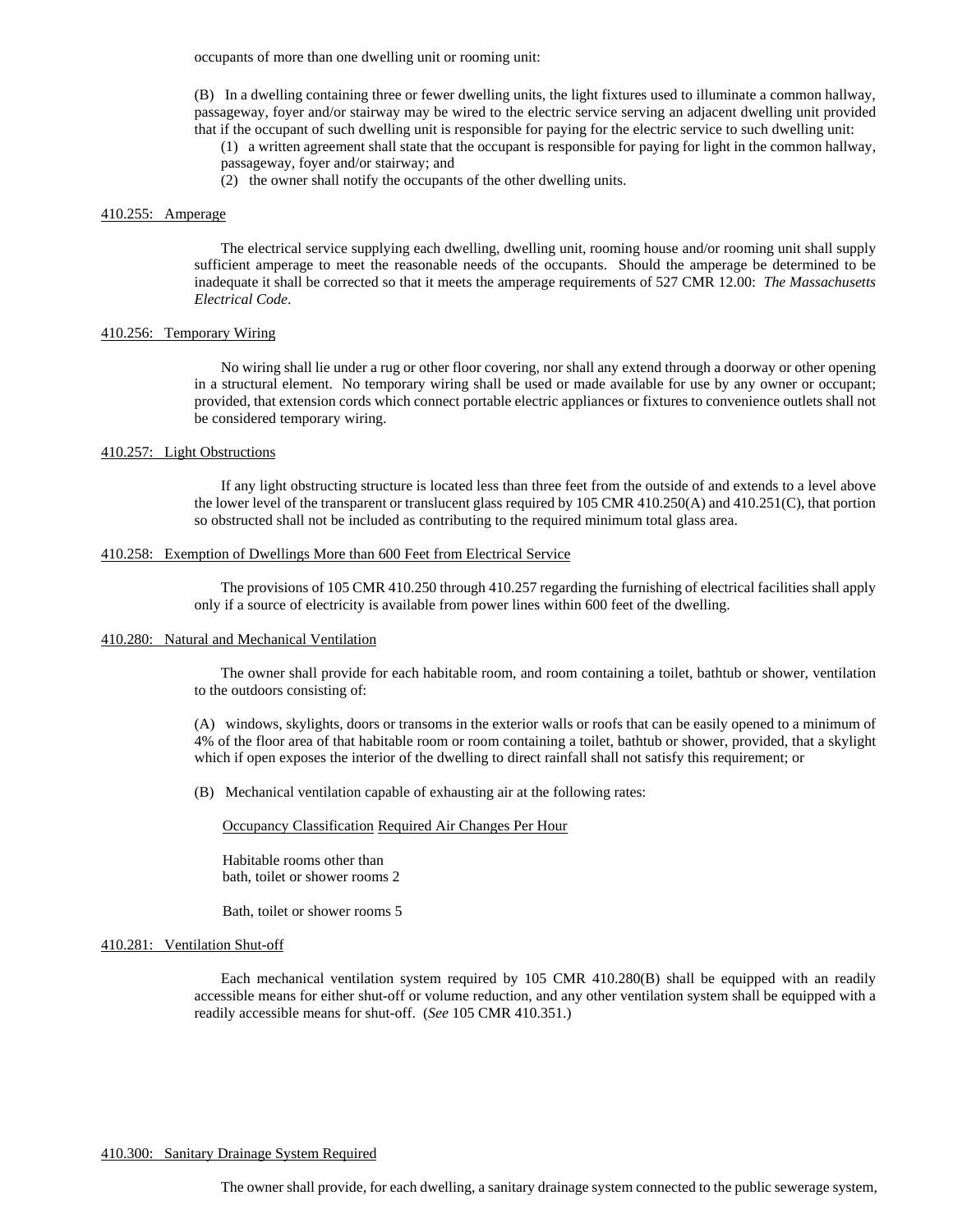provided, that if, because of distance or ground conditions, connection to a public sewerage system is not practicable, the owner shall provide, and shall maintain in a sanitary condition, a means of sewage disposal which is in compliance with 310 CMR 15.00: *Subsurface Disposal of Sanitary Sewage (Title V)*. *(See* 105 CMR 410.840.)

In dwellings that are in compliance with the requirements of M.G.L. c. 186, § 22, the owner may charge the occupants for the cost of sewer service in accordance with M.G.L. c. 186, § 22.

# 410.350: Plumbing Connections

(A) Every required kitchen sink, wash basin and shower or bathtub shall be connected to the hot and cold water lines of the water distribution system (*See* 105 CMR 410.180) and to a sanitary drainage system (*See* 105 CMR 410.300) in accordance with accepted plumbing standards.

(B) Every provided toilet shall be connected to the water distribution system (See 105 CMR 410.180) and to a sanitary drainage system (*See* 105 CMR 410.300) in accordance with accepted plumbing standards.

### 410.351: Owner's Installation and Maintenance Responsibilities

The owner shall install or cause to be installed, in accordance with accepted plumbing, gasfitting and electrical wiring standards, and shall maintain free from leaks, obstructions or other defects, the following:

(A) all facilities and equipment which the owner is or may be required to provide including, but not limited to, all sinks, washbasins, bathtubs, showers, toilets, waterheating facilities, gas pipes, heating equipment, water pipes, owner installed stoves and ovens, catch basins, drains, vents and other similar supplied fixtures; the connections to water, sewer and gas lines; the subsurface sewage disposal system, if any; all electrical fixtures, outlets and wiring, smoke detectors and carbon monoxide alarms, and all heating and ventilating equipment and appurtenances thereto; and

(B) all owner-installed optional equipment, including but not limited to, refrigerators, dishwashers, clothes washing machines and dryers, garbage grinders, and submetering devices designed to measure the usage of electricity, gas or water.

# 410.352: Occupant's Installation and Maintenance Responsibilities

(A) The occupant shall install in accordance with accepted plumbing, heating, gas fitting, and electrical wiring standards, and shall maintain free from leaks, obstructions and other defects, all occupant owned and installed equipment such as, but not limited to, refrigerators, clothes washing machines and dryers, dishwashers, stoves, garbage grinders and electrical fixtures.

(B) Every occupant of a dwelling unit shall keep all toilets, wash basins, sinks, showers, bathtubs, stoves, refrigerators and dishwashers in a clean and sanitary condition and exercise reasonable care in the proper use and operation thereof.

#### 410.353: Asbestos Material

Every owner shall maintain all asbestos material in good repair, and free from any defects including, but not limited to, holes, cracks, tears or any looseness which may allow the release of asbestos dust, or any powdered, crumbled or pulverized asbestos material. Every owner shall correct any violation of 105 CMR 410.353 in accordance with the regulations of the Department of Environmental Protection appearing at 310 CMR 7.00 and in accordance with the regulations of the Department of Labor and Workforce Development appearing at 453 CMR 6.00.

### 410.354: Metering of Electricity, Gas and Water

- (A) The owner shall provide the electricity and gas used in each dwelling unit unless
	- (1) Such gas or electricity is metered through a meter which serves only the dwelling unit or other area under the exclusive use of an occupant of that dwelling unit, except as allowed by 105 CMR 410.254(B); and
	- (2) A written letting agreement provides for payment by the occupant.

(B) If the owner is required, by 105 CMR 410.000 or by a written letting agreement consistent with 105 CMR 410.000, to pay for the electricity or gas used in a dwelling unit, then such electricity or gas may be metered through meters which serve more than one dwelling unit.

# 410.354: Metering of Electricity, Gas and Water continued

(C) If the owner is not required to pay for the electricity or gas used in a dwelling unit, then the owner shall install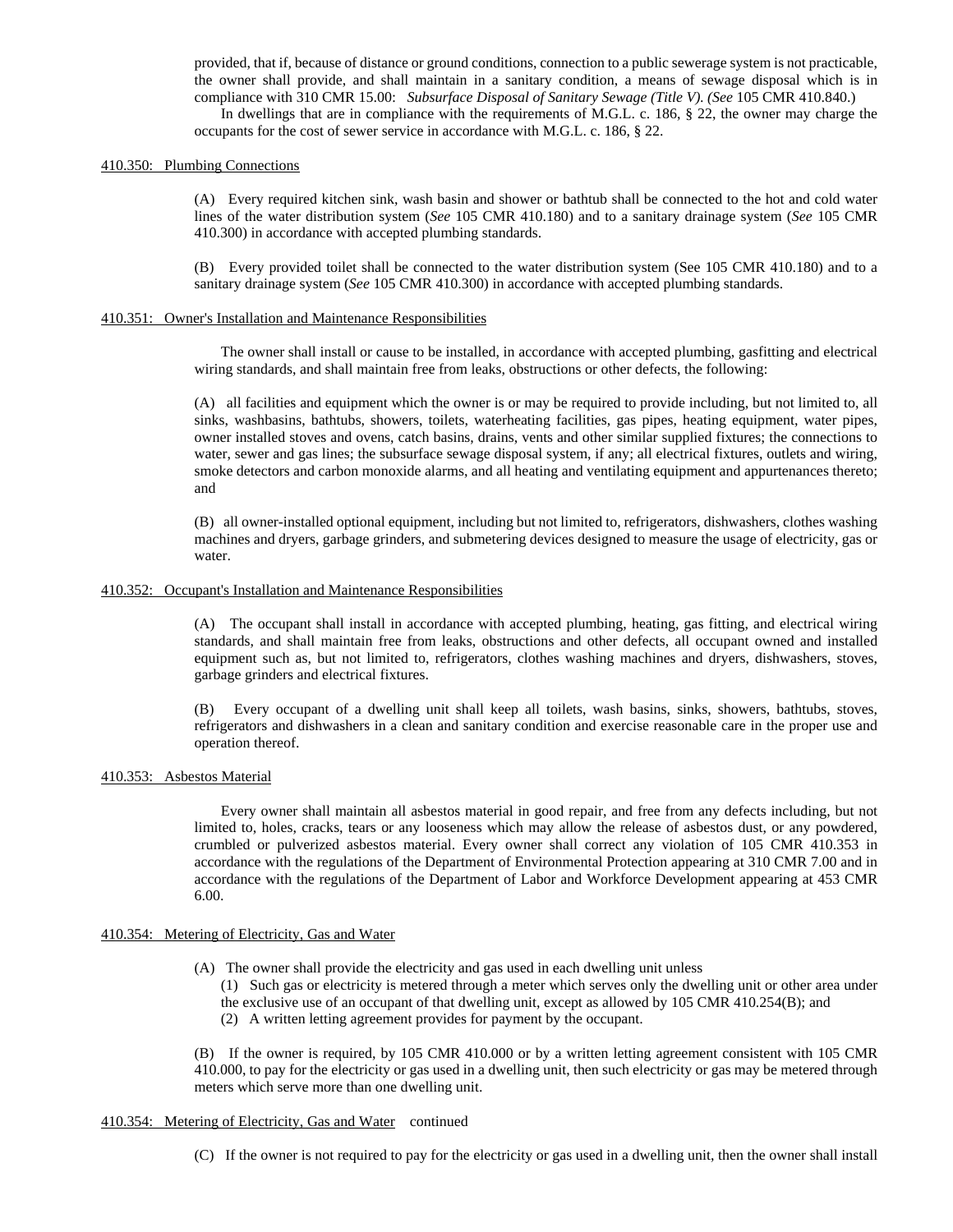and maintain wiring and piping so that any such electricity or gas used in the dwelling unit is metered through meters which serve only such dwelling unit, except as allowed by 105 CMR 410.254(B).

(D) If the owner intends to separately bill the occupant for water or sewer services in accordance with the provisions of M.G.L. c. 186, § 22, then the owner must be in compliance with all requirements of M.G.L. c. 186, § 22, including, but not limited to:

(1) Installing and maintaining, when necessary, a water submetering device that measures only water that is supplied for the exclusive use of the particular dwelling unit and only to an area within the exclusive possession and control of the occupant of such dwelling unit;

(2) Installing, or causing to be installed, water conservation devices on all showers, faucets, and toilets in the dwelling unit;

(3) Having a written letting agreement with the occupant that describes the details of the water submetering and water billing arrangements; and

(4) Filing a certificate, on a form provided by the Department of Public Health, with the Board of Health or other appropriate municipal agency charged with enforcing the State Sanitary Code, and signed by the owner under the pains and penalties of perjury, that the dwelling unit is in compliance with M.G.L. c. 186, § 22. The owner shall have a licensed plumber sign the certificate certifying that the water submetering devices and ultralow-flush toilets have been installed in accordance with accepted plumbing standards and the requirements of M.G.L. c. 186, § 22, and shall attach appropriate documentation to verify the services provided by the licensed plumber. The owner shall also provide a copy of the certificate to the occupants of each dwelling unit with the written letting agreement that describes the details of the water submetering and water billing arrangements.

(E) The owner shall allow occupants to have access to any water submeters that affect their dwelling unit in order to ensure that such submeters are functioning properly.

# 410.355: Provision of Oil

The owner shall provide the oil used for heating and/or hot water in each dwelling unit unless such oil is provided through a separate oil tank which serves only that dwelling unit, provided however, that 105 CMR 410.000 shall only apply to tenancies created or renewed after July 1, 1994.

# NON-TEXT PAGE

# 410.400: Minimum Square Footage

(A) Every dwelling unit shall contain at least 150 square feet of floor space for its first occupant, and at least 100 square feet of floor space for each additional occupant, the floor space to be calculated on the basis of total habitable room area.

(B) In a dwelling unit, every room occupied for sleeping purposes by one occupant shall contain at least 70 square feet of floor space; every room occupied for sleeping purposes by more than one occupant shall contain at least 50 square feet of floor space for each occupant.

(C) In a rooming unit, every room occupied for sleeping purposes by one occupant shall contain at least 80 square feet of floor space; every room occupied for sleeping purposes by more than one occupant shall contain at least 60 square feet for each occupant.

### 410.401: Ceiling Height

(A) No room shall be considered habitable if more than ¾ of its floor area has a floor-to-ceiling height of less than seven feet.

(B) In computing total floor area for the purpose of determining maximum permissible occupancy, that part of the floor area where the ceiling height is less than five feet shall not be considered.

### 410.402: Grade Level

No room or area in a dwelling may be used for habitation if more than ½ of its floor-to-ceiling height is below the average grade of the adjoining ground and is subject to chronic dampness.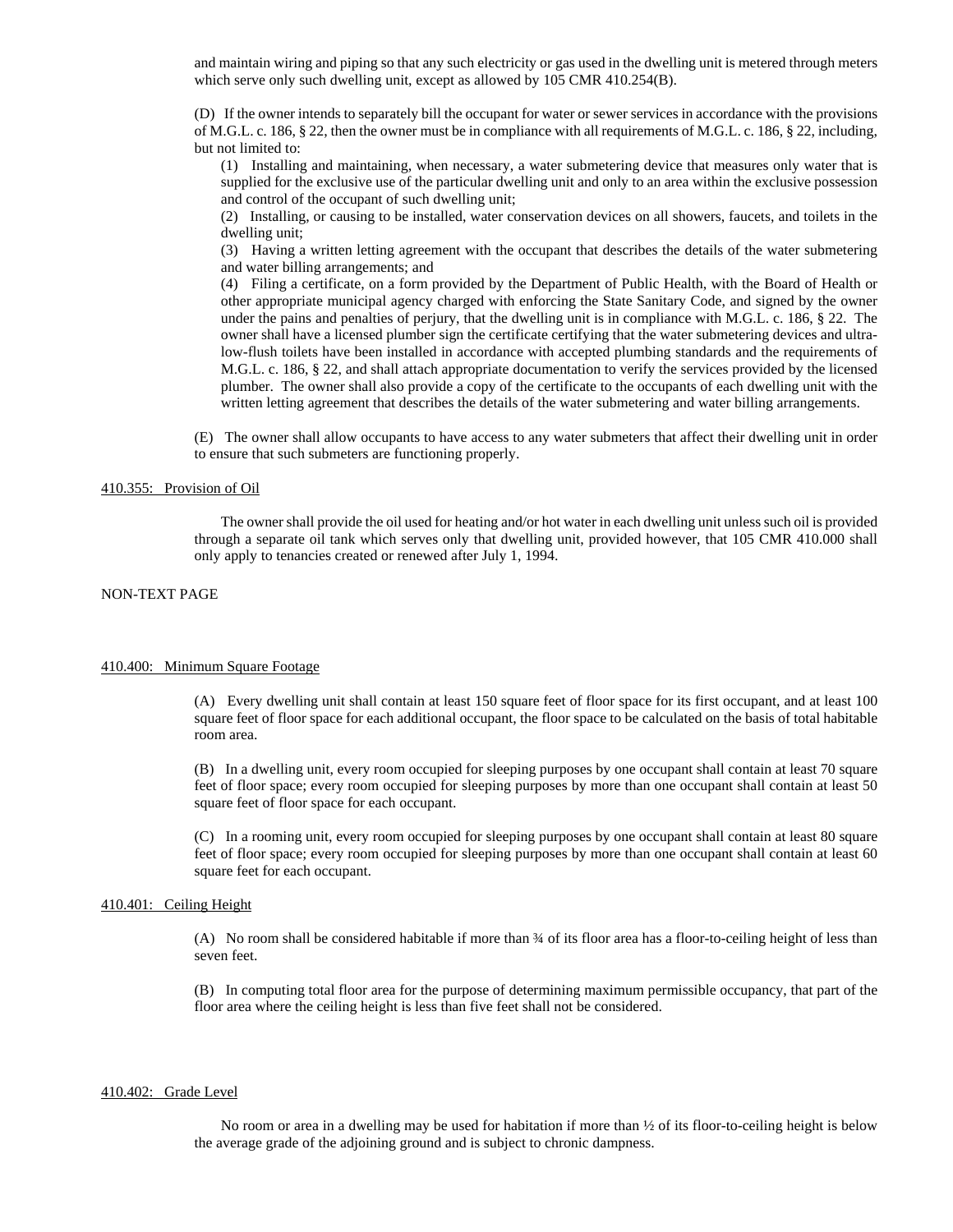### 410.430: Temporary Housing Allowed Only with Board of Health Permission

No temporary housing may be used except with the written permission of the board of health.

# 410.431: Any Exceptions to Minimum Standards Must Be Specified

All temporary housing shall be subject to the requirements of these minimum standards, except as the board of health may provide in its written permission. (*See* 105 CMR 410.840.)

### 410.450: Means of Egress

Every dwelling unit, and rooming unit shall have as many means of exit as will allow for the safe passage of all people in accordance with 780 CMR 104.0, 105.1, and 805.0 of the Massachusetts State Building Code.

# 410.451: Egress Obstructions

No person shall obstruct any exit or passageway. The owner is responsible for maintaining free from obstruction every exit used or intended for use by occupants of more than one dwelling unit or rooming unit. The occupant shall be responsible for maintaining free from obstruction all means of exit leading from his unit and not common to the exit of any other unit.

# 410.452: Safe Condition

The owner shall maintain all means of egress at all times in a safe, operable condition and shall keep all exterior stairways, fire escapes, egress balconies and bridges free of snow and ice, provided, however, in those instances where a dwelling has an independent means of egress, not shared with other occupants, and a written letting agreement so states, the occupant is responsible for maintaining free of snow and ice, the means of egress under his or her exclusive use and control. All corrodible structural parts thereof shall be kept painted or otherwise protected against rust and corrosion. All wood structural members shall be treated to prevent rotting and decay. Where these structural elements tie directly into the building structural system, all joints shall be sealed to prevent water from damaging or corroding the structural elements.

#### 410.480: Locks

The owner shall provide, install and maintain locks so that:

- (A) Every dwelling unit shall be capable of being secured against unlawful entry.
- (B) Every door of a dwelling unit shall be capable of being secured from unlawful entry.

(C) The main entry door of a dwelling containing more than three dwelling units shall be so designed or equipped so as to close and lock automatically with a lock, including a lock with an electrically-operated striker mechanism, a self-closing door and associated equipment. Every door of the main common entryway and every exterior door into said dwelling, other than the door of such main common entryway which is equipped as provided in the preceding sentence shall be equipped with an operating lock. (M.G.L. c. 143, § 3R.)

- (D) Every entry door of a dwelling unit or rooming unit shall be capable of being secured from unlawful entry.
- (E) Every openable exterior window shall be capable of being secured.
- (F) Locking devices shall comply with the requirements of 780 CMR 1017.4.1 to avoid entrapment in the building.

# 410.481: Posting of Name of Owner

An owner of a dwelling which is rented for residential use, who does not reside therein and who does not employ a manager or agent for such dwelling who resides therein, shall post and maintain or cause to be posted and maintained on such dwelling adjacent to the mailboxes for such dwelling or elsewhere in the interior of such dwelling in a location visible to the residents a notice constructed or durable material, not less than 20 square inches in size, bearing his name, address and telephone number. If the owner is a realty trust or partnership, the

# 410.481: Posting of Name of Owner continued

name, address and telephone number of the managing trustee or partner shall be posted. If the owner is a corporation, the name, address and telephone number of the president of the corporation shall be posted. Where the owner employs a manager or agent who does not reside in such dwelling, such manager or agent's name, address and telephone number shall also be included in the notice. (*See* M.G.L. c. 143, § 3S.)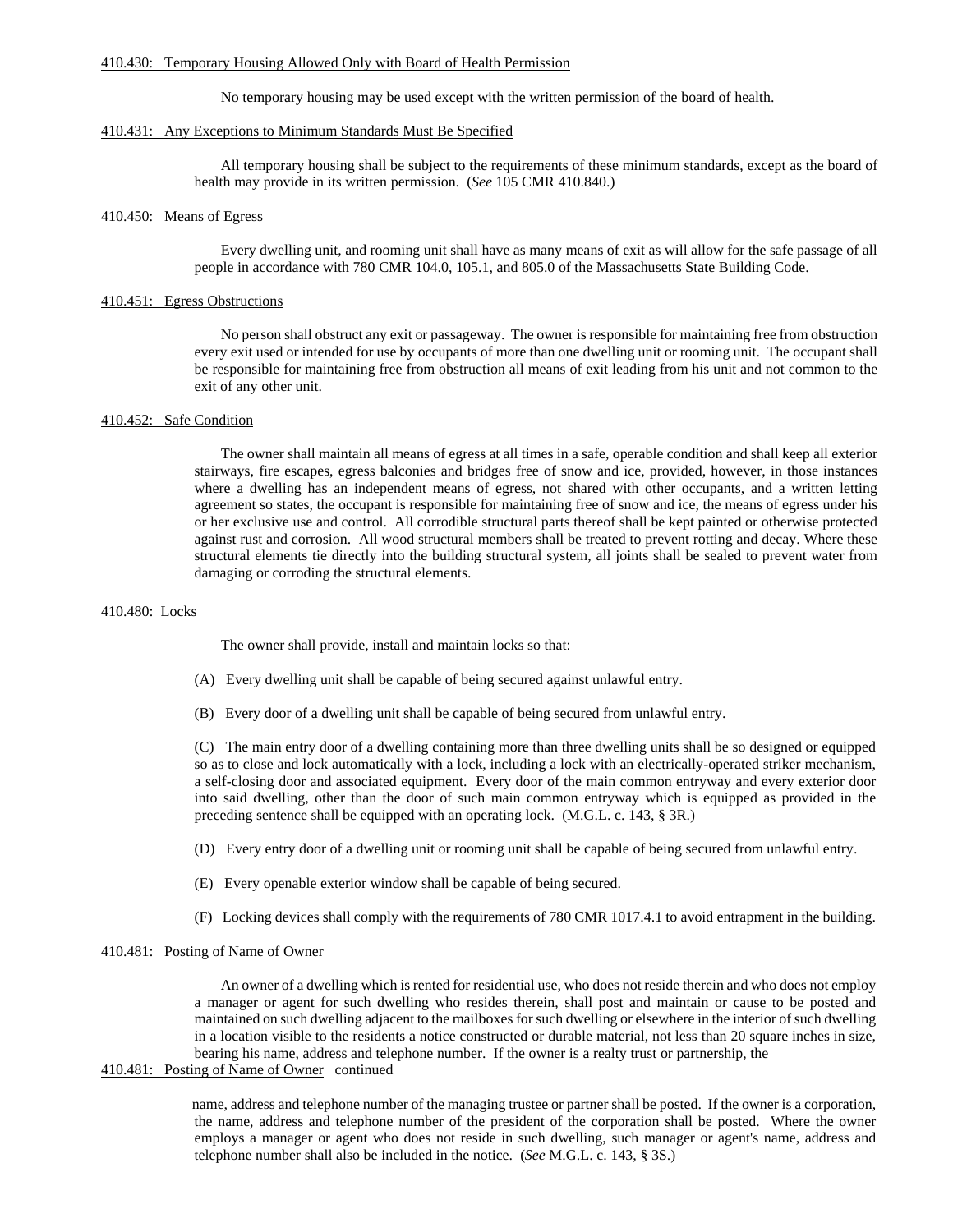# 410.482: Smoke Detectors and Carbon Monoxide Alarms

(A) Owners shall provide, install, and maintain in operable condition smoke detectors and carbon monoxide alarms in every dwelling that is required to be equipped with smoke detectors and carbon monoxide alarms in accordance with any provision of the Massachusetts General Laws and any applicable regulations of the State Board of Fire Prevention (527 CMR), State Board of Building Regulations and Standards (780 CMR), or the Board of Examiners of Plumbers and Gas Fitters (248 CMR).

(B) The board of health shall immediately notify the chief of the local fire department of any violation of 105 CMR 410.482 which is observed during an inspection of any dwelling.

(C) If any dwelling is found by the local fire department to be adequately equipped with smoke detectors and carbon monoxide alarms, the board of health shall not be authorized by 105 CMR 410.482 to impose any additional or differing smoke detector or carbon monoxide alarm requirement beyond that which has been found sufficient by the local fire department.

# 410.483: Auxiliary Emergency Lighting Systems and Exit Signs

The owner of every multiple dwelling of ten or more units shall provide such dwelling with an auxiliary emergency lighting system independent of the conventional lighting system, and with lighted signs indicating both a primary and secondary means of egress, by a diagram or signal so as to assure recognition by all persons regardless of their English speaking ability. Such lighting system signs shall be maintained in good working order in compliance with any applicable regulations promulgated by the Commissioner of Public Safety (See 780 CMR 1023.0, 780 CMR 1024.0 and M.G.L. c.143, § 21D).

# 410.484: Building Identification

The owner shall affix to every building covered by 105 CMR 410.000, a number representing the address of such building. The number shall be of a nature and size and shall be situated on the building so that, to the extent practicable, it is visible from the nearest street providing vehicular access to such building (M.G.L. c. 148, § 59).

# 410.500: Owner's Responsibility to Maintain Structural Elements

Every owner shall maintain the foundation, floors, walls, doors, windows, ceilings, roof, staircases, porches, chimneys, and other structural elements of his dwelling so that the dwelling excludes wind, rain and snow, and is rodent-proof, watertight and free from chronic dampness, weathertight, in good repair and in every way fit for the use intended. Further, he shall maintain every structural element free from holes, cracks, loose plaster, or other defect where such holes, cracks, loose plaster or defect renders the area difficult to keep clean or constitutes an accident hazard or an insect or rodent harborage.

# 410.501: Weathertight Elements

- (A) A window shall be considered weathertight only if:
	- (1) all panes of glass are in place, unbroken and properly caulked; and
	- (2) the window opens and closes fully without excessive effort; and
	- (3) exterior cracks between the prime window frame and the exterior wall are caulked; and
	- (4) one of the following conditions is met:
		- (a) a storm window is affixed to the prime window frame, with caulking installed so as to fill exterior cracks between the storm window frame and the prime window frame; or

(b) weatherstripping is applied such that the space between the window sash and the prime window frame is no larger than 1/16 inch at any point on the perimeter of the sash, in the case of double hung windows and 1/32 inch in the case of casement windows; or

(c) the window sash is sufficiently well-fitted such that, without weatherstripping, the space between the window sash and the prime window frame is no larger than 1/16 inch at any point on the perimeter of the sash in the case of double hung windows and 1/32 inch in the case of casement windows.

# 410.501: Weathertight Elements continued

- (B) An exterior door or a door leading from a dwelling unit to a common passageway shall be considered to be weathertight only if:
	- (1) all panes of glass are in place, unbroken and properly caulked; and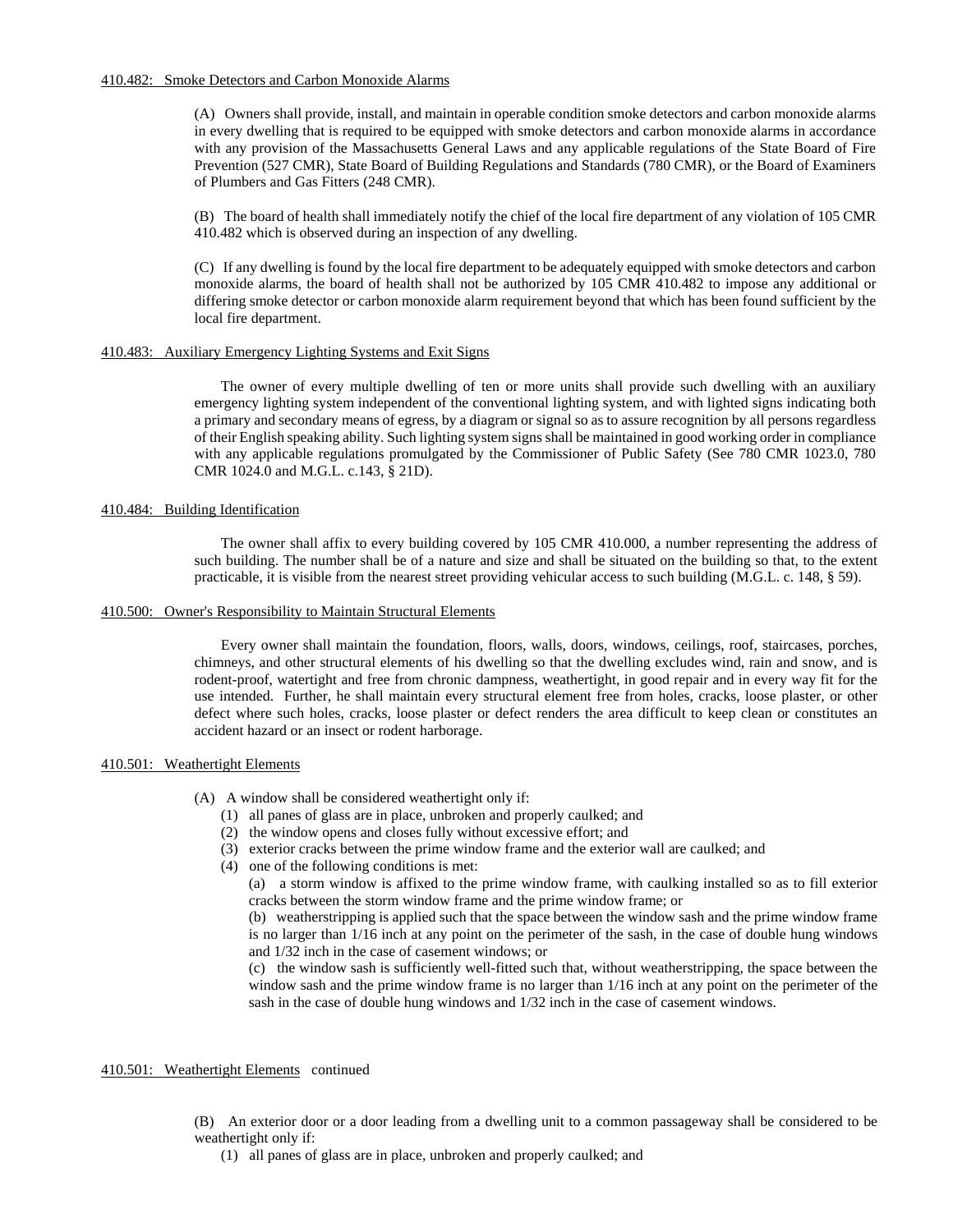- (2) the door opens and closes fully without excessive effort; and
- (3) exterior cracks between the prime door frame and the exterior wall are caulked; and
- (4) one of the following conditions is met:

(a) a storm door is affixed to the prime door frame, with caulking installed so as to fill exterior cracks between the storm door frame and the prime door frame; or

(b) weatherstripping is applied such that the space between the door and the prime door frame is no larger than 1/16 inch at any point on the perimeter of the door or

(c) the door is sufficiently well-fitted such that, without weather-stripping, the space between the door and the prime door frame is no larger than 1/16 inch at any point on the sides of the door or \_ inch at any point on the top or bottom of the door.

(C) A wall, floor, ceiling or other structural element shall be considered weathertight only if all cracks and spaces not part of heating, ventilating or air conditioning systems are caulked or filled in as to prevent infiltration of exterior air or moisture.

# 410.502: Use of Lead Paint Prohibited

No paint that contains lead shall be used in painting any surface of any dwelling. (*See* 105 CMR 460.000.)

# 410.503: Protective Railings and Walls

The owner of all dwellings shall provide:

# 410.503: continued

(A) A safe handrail for every stairway that is used or intended for use by the occupant as required by 780 CMR: Massachusetts State Building Code.

(B) A wall or guardrail on the open side of all stairways no less than 30 inches in height. Any such guardrail replaced or constructed after August 28, 1997 (effective date of Massachusetts State Building Code, Sixth Edition) shall be not less than 34 inches in height (780 CMR 1022.2.2 and 3603.14.2.1).

(C) A wall or guardrail at least 36 inches in height, enclosing every porch, balcony, mezzanine, landing, roof or similar place, which is 30 inches or more above the ground and that is used or intended for use by the occupants. Any such wall or guardrail for other than Use Group R-4 and along opens sided floor areas, mezzanines and landings in occupancies in Use Group R-3, replaced or constructed after August 28, 1997, shall not be less than 42 inches in height (780 CMR 102 and 3603.14).

(D) Between all required guardrails and open handrails, balusters placed at intervals of no more than six inches, or any other ornamental pattern between the guardrail or handrail and floor or stair such that a sphere six inches in diameter can not pass through the opening. Any balusters or ornamental work constructed or replaced after August 28, 1997 shall have no space greater than 4½ inches and in all use groups other than R-4, shall not be constructed as to provide a ladder effect (780 CMR 1021 and 3603.14).

### 410.504: Non-absorbent Surfaces

The owner shall provide:

(A) On the floor surfaces of every room containing a toilet, shower or bathtub and every kitchen and pantry, a smooth, noncorrosive, nonabsorbent and water proof covering. This shall not prohibit the use of carpeting in kitchens and bathrooms, nor the use of wood in the kitchen, provided they meet the following qualifications:

(1) Carpeting must contain a solid, nonabsorbent, water repellent backing which will prevent the passage of moisture through it to the floor below; and

(2) Wood flooring must have a water resistant finish and have no cracks to allow the accumulation of dirt and food, or the harborage of insects.

(B) On the walls of every room containing a toilet, shower or bathtub up to a height of 48 inches, a smooth noncorrosive, nonabsorbent and waterproof covering.

# 410.504: Non-absorbent Surfaces continued

(C) On wall areas above built-in bathtubs having installed shower heads and in shower compartments up to height not less than six feet above the floor level, with a smooth, noncorrosive, nonabsorbent waterproof covering. Such wall shall form a watertight joint with each other and with either the tub, receptor or shower floor.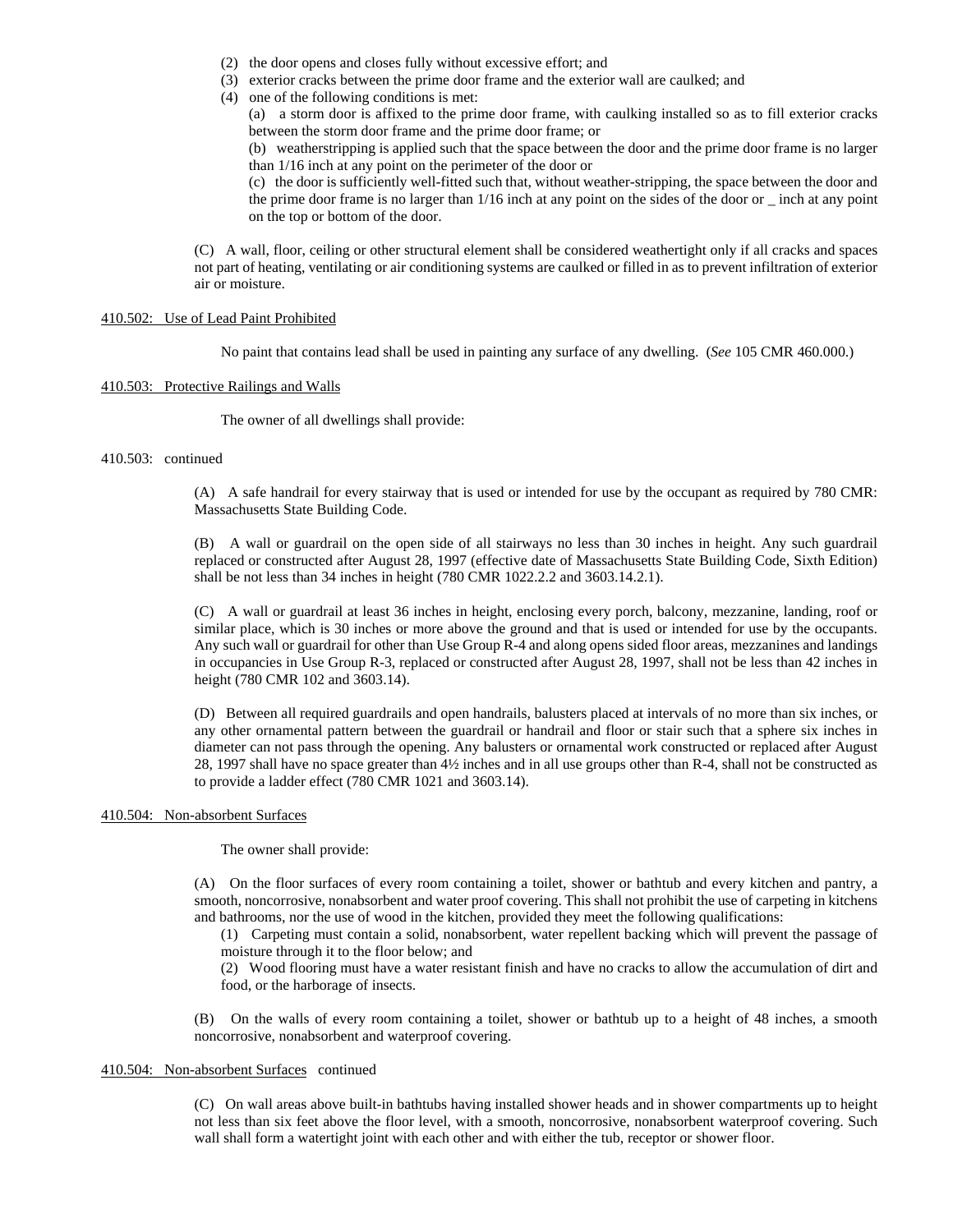### 410.505: Occupant's Responsibility Respecting Structural Elements

The occupant shall exercise reasonable care in the use of the floors, walls, doors, windows, ceilings, roof, staircases, porches, chimneys, and other structural elements of the dwelling.

### 410.550: Extermination of Insects, Rodents and Skunks

(A) The occupant of a dwelling containing one dwelling unit shall maintain the unit free from all rodents, skunks, cockroaches and insect infestation, and shall be responsible for exterminating them, provided, however, that the owner shall maintain any screen, fence or other structural element necessary to keep rodents and skunks from entering the dwelling.

(B) The owner of a dwelling containing two or more dwelling units shall maintain it and its premises free from all rodents, skunks, cockroaches and insect infestation and shall be responsible for exterminating them.

(C) The owner of a rooming house shall maintain it and its premises free from all rodents, skunks, cockroaches and insect infestation, and shall be responsible for exterminating them.

(D) Extermination shall be accomplished by eliminating the harborage places of insects and rodents, by removing or making inaccessible materials that may serve as their food or breeding ground, by poisoning, spraying, fumigating, trapping or by any other recognized and legal pest elimination method. All use of pesticides within the interior of a dwelling, dwelling unit, rooming house, or mobile home shall be in accordance with applicable laws and regulations of the Department of Food and Agriculture's Pesticide Board, including those appearing at 333 CMR 13.00, which provide, among other things, that pesticide applicators or their employers must give at least 48 hours pre-notification to occupants of all residential units prior to any routine commercial application of pesticides for the control of indoor household or structural indoor pests.

# 410.551: Screens for Windows

The owner shall provide screens for all windows designed to be opened on the first four floors opening directly to the outside from any dwelling unit or room unit provided, that in an owner-occupied unit, the owner need provide screens for only those windows used for ventilation. All new or replacement screens shall be of not less than 16 mesh per square inch.

### Said screens:

(1) shall cover that part of the window that is designed to be opened but in no case less than the area as required in 105 CMR 410.280(A); and

(2) shall be tight fitting as to prevent the entrance of insects and rodents around the perimeter.

(3) Expandable temporary screens shall not be deemed to satisfy the requirements of 105 CMR 410.551(1) or  $(2)$ .

#### 410.552: Screens for Doors

The owner shall provide a screen door for all doorways opening directly to the outside from any dwelling unit or rooming unit where the screen door will be permitted to slide to the side or open in an outward direction, provided, that in an owner-occupied unit, the owner need provide screens only for those doorways used for ventilation. All new or replacement screens in screen doors shall be of not less that 16 mesh per square inch.

# Said screen door:

- (1) shall be equipped with a self-closing device except where the screen is designed to slide to the side; and
- (2) shall be tight-fitting as to prevent the entrance of insects and rodents around the perimeter; and

#### 410.553: Installation of Screens

The owner shall provide and install screens as required in 105 CMR 410.551 and 410.552 so that they shall be in place during the period between April first to October 30th, both inclusive, in each year.

#### 410.600: Storage of Garbage and Rubbish

(A) Garbage or mixed garbage and rubbish shall be stored in watertight receptacles with tight-fitting covers. Said receptacles and covers shall be of metal or other durable, rodent-proof material. Rubbish shall be stored in receptacles of metal or other durable, rodent-proof material. Garbage and rubbish shall be put out for collection no earlier than the day of collection.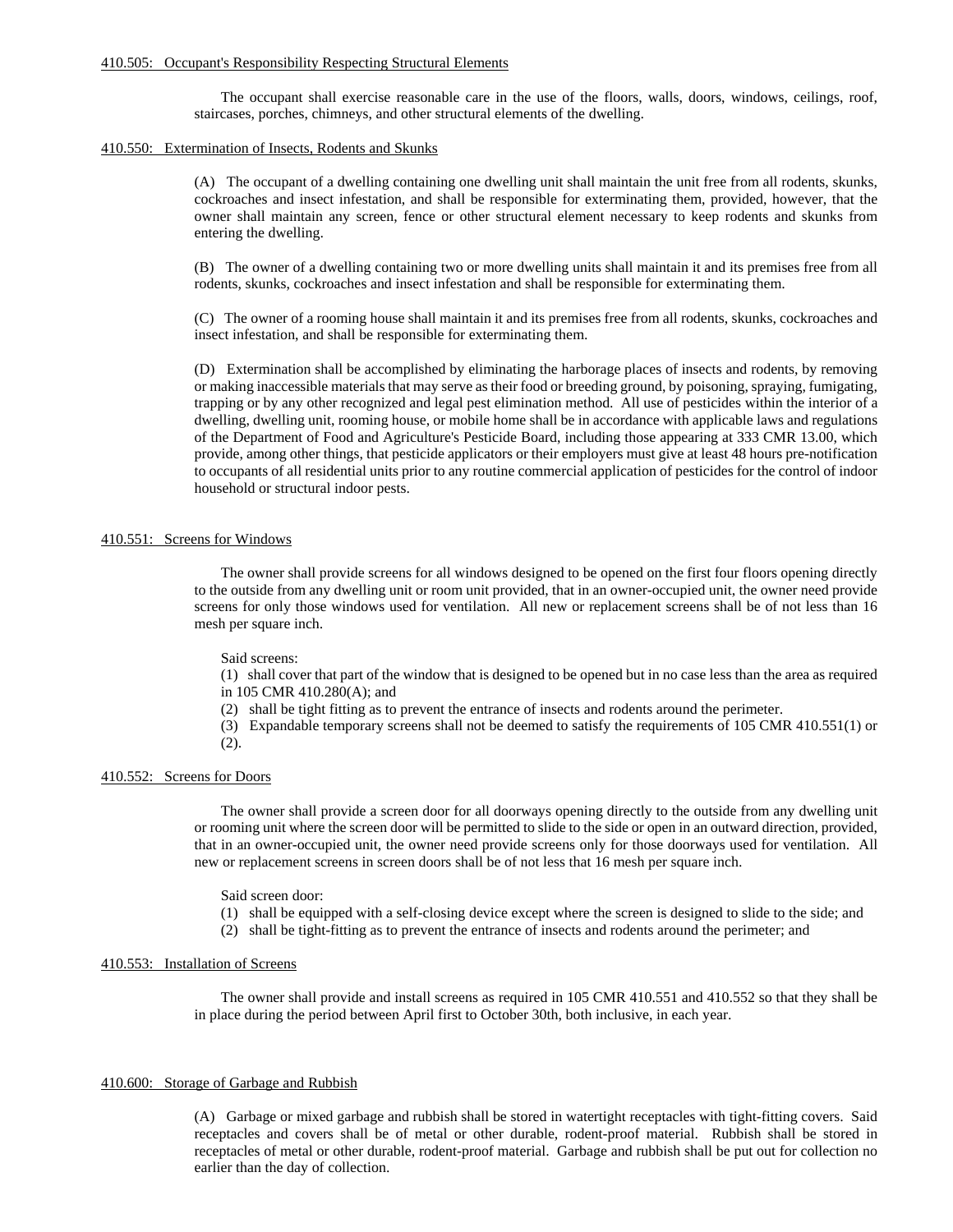(B) Plastic bags shall be used to store garbage or mixed rubbish and garbage only if used as a liner in watertight receptacles with tight-fitting covers as required in 105 CMR 410.600(A), provided that the plastic bags may be put out for collection except in those places where such practice is prohibited by local rule or ordinance or except in those cases where the Department of Public Health determines that such practice constitutes a health problem. For purposes of the preceding sentence, in making its determination the Department shall consider, among other things, evidence of strewn garbage, torn garbage bags, or evidence of rodents.

(C) The owner of any dwelling that contains three or more dwelling units, the owner of any rooming house, and the occupant of any other dwelling place shall provide as many receptacles for the storage of garbage and rubbish as are sufficient to contain the accumulation before final collection or ultimate disposal, and shall locate them so as to be convenient to the tenant and so that no objectionable odors enter any dwelling.

(D) The occupants of each dwelling, dwelling unit, and rooming unit shall be responsible for the proper placement of his garbage and rubbish in the receptacles required in 105 CMR 410.600(C) or at the point of collection by the owner.

# 410.601: Collection of Garbage and Rubbish

The owner of any dwelling that contains three or more dwelling units, the owner of any rooming house, and the occupant of any other dwelling place shall be responsible for the final collection or ultimate disposal or incineration of garbage and rubbish by means of:

- (A) the regular municipal collection system; or
- (B) any other collection system approved by the board of health; or

(C) when otherwise lawful, a garbage grinder which grinds garbage into the kitchen sink drain finely enough to ensure its free passage, and which is otherwise maintained in a sanitary condition; or

(D) when otherwise lawful, a garbage or rubbish incinerator located within the dwelling which is properly installed and which is maintained so as not to create a safety or health hazard; or

(E) when otherwise lawful, by backyard composting of compostable material, provided that the composting operation does not attract rodents or other vectors and does not create a nuisance, and provided further that in the case of composting by an occupant, the occupant obtain the prior written permission of the owner.

(F) any other method of disposal which does not endanger any person and which is approved in writing by the board of health. (*See* 105 CMR 410.840.)

# 410.602: Maintenance of Areas Free from Garbage and Rubbish

(A) Land. The owner of any parcel of land, vacant or otherwise, shall be responsible for maintaining such parcel of land in a clean and sanitary condition and free from garbage, rubbish or other refuse. The owner of such parcel of land shall correct any condition caused by or on such parcel or its appurtenance which affects the health or safety, and well-being of the occupants of any dwelling or of the general public.

(B) Dwelling Units. The occupant of any dwelling unit shall be responsible for maintaining in a clean and sanitary condition and free of garbage, rubbish, other filth or causes of sickness that part of the dwelling which he exclusively occupies or controls.

(C) Dwellings Containing Less than Three Dwelling Units. In a dwelling that contains less than three dwelling units, the occupant shall be responsible for maintaining in a clean and sanitary condition, free of garbage, rubbish, other filth or causes of sickness the stairs or stairways leading to his dwelling unit and the landing adjacent to his dwelling unit if the stairs, stairways or landing are not used by another occupant.

(D) Common Areas. In any dwelling, the owner shall be responsible for maintaining in a clean and sanitary condition free of garbage, rubbish, other filth or causes of sickness that part of the dwelling which is used in common by the occupants and which is not occupied or controlled by one occupant exclusively.

The owner of any dwelling abutting a private passageway or right-of-way owned or used in common with 410.602: Maintenance of Areas Free from Garbage and Rubbish continued

> other dwellings or which the owner or occupants under his control have the right to use or are in fact using shall be responsible for maintaining in a clean and sanitary condition free of garbage, rubbish, other filth or causes of sickness that part of the passageway or right-of-way which abuts his property and which he or the occupants under his control have the right to use, or are in fact using, or which he owns.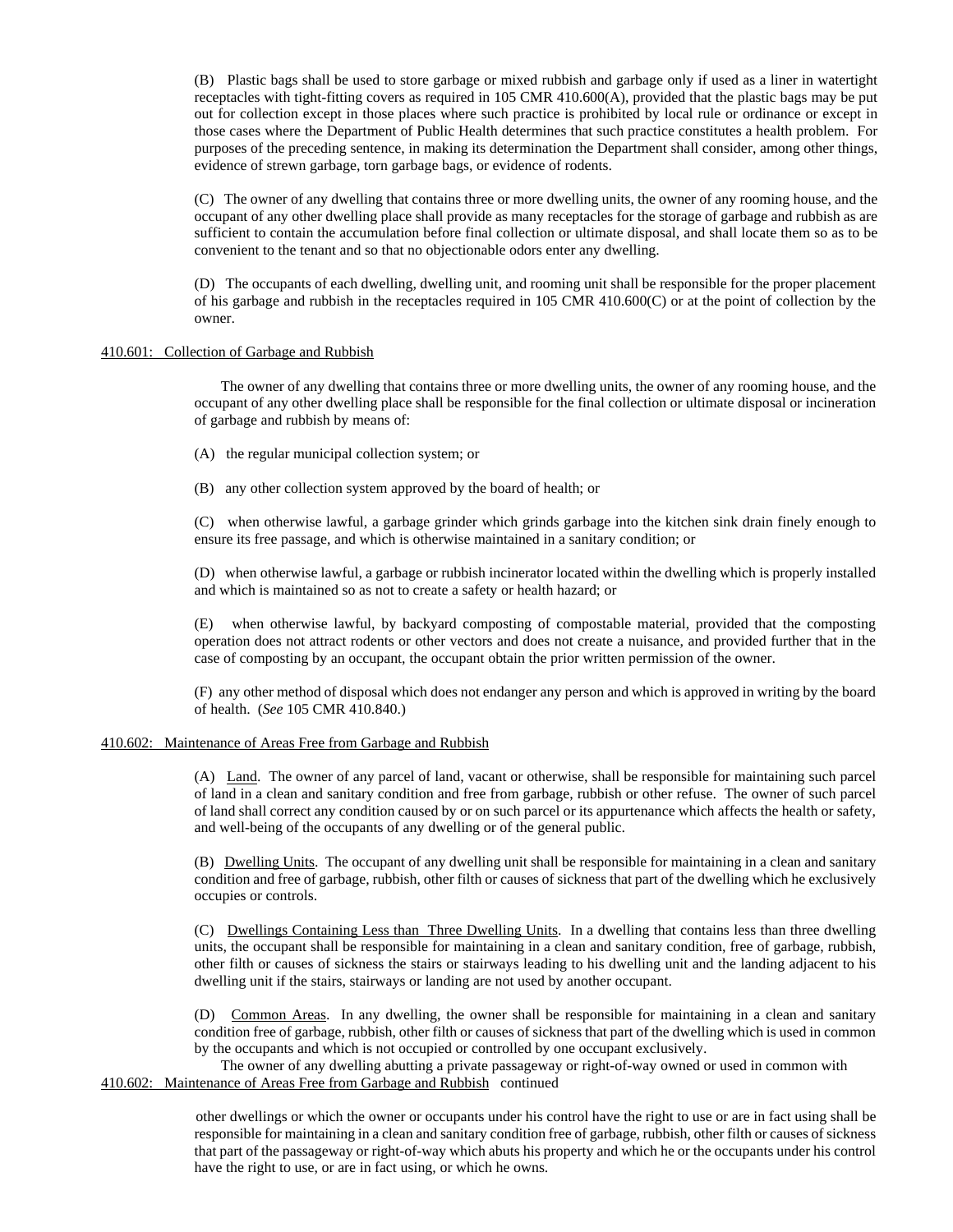# 410.620: Curtailment Prohibited

No owner or occupant shall cause any service, facility, equipment, or utility which is required to be made available by 105 CMR 410.000 to be removed from or shut off from any occupied dwelling except for such temporary period as may be necessary during actual repairs or alterations and where reasonable notice of curtailment of service is given to the occupant, or during temporary emergencies when curtailment of service is approved by the board of health. If any such service or facility that a person is required to provide by 105 CMR 410.000 or has agreed to supply by a written letting agreement becomes curtailed, that person shall take immediate steps to cause its restoration. (*See* M.G.L. c. 186, § 14.)

# 410.700: Inspectors Duty to Classify Violations

Any one or more of the conditions specified in 105 CMR 410.750, when found to exist in residential premises, shall always be deemed to be conditions which may endanger or materially impair the health or safety, and wellbeing of an occupant or the public. The conditions specified in 105 CMR 410.750 are specifically not intended as an exhaustive enumeration of such conditions. In addition to the conditions specified in 105 CMR 410.750, the inspector shall determine if any other violations of 105 CMR 410.100 through 410.620, or any other conditions, are conditions which may endanger or materially impair the health or safety, and well-being of an occupant or the public.

# 410.750: Conditions Deemed to Endanger or Impair Health or Safety

The following conditions, when found to exist in residential premises, shall be deemed conditions which may endanger or impair the health, or safety and well-being of a person or persons occupying the premises. This listing is composed of those items which are deemed to always have the potential to endanger or materially impair the health or safety, and well-being of the occupants or the public. Because, 105 CMR 410.100 through 410.620 state minimum requirements of fitness for human habitation, any other violation has the potential to fall within this category in any given specific situation but may not do so in every case and therefore is not included in this listing. Failure to include shall in no way be construed as a determination that other violations or conditions may not be found to fall within this category. Nor shall failure to include affect the duty of the local health official to order repair or correction of such violations pursuant to 105 CMR 410.830 through 410.833 nor shall failure to include affect the legal obligation of the person to whom the order is issued to comply with such order.

(A) Failure to provide a supply of water sufficient in quantity, pressure and temperature, both hot and cold, to meet the ordinary needs of the occupant in accordance with 105 CMR 410.180 and 410.190 for a period of 24 hours or longer.

(B) Failure to provide heat as required by 105 CMR 410.201 or improper venting or use of a space heater or water heater as prohibited by 105 CMR 410.200(B) and 410.202.

(C) Shutoff and/or failure to restore electricity, gas or water.

(D) Failure to provide the electrical facilities required by 105 CMR 410.250(B), 410.251(A), 410.253 and the lighting in common area required by 105 CMR 410.254.

(E) Failure to provide a safe supply of water.

(F) Failure to provide a toilet and maintain a sewage disposal system in operable condition as required by 105 CMR 410.150(A)(1) and 410.300.

(G) Failure to provide adequate exits, or the obstruction of any exit, passageway or common area caused by any object, including garbage or trash, which prevents egress in case of an emergency 105 CMR 410.450, 410.451 and 410.452.

(H) Failure to comply with the security requirements of 105 CMR 410.480(D).

(I) Failure to comply with any provisions of 105 CMR 410.600, 410.601, or 410.602 which results in any accumulation of garbage, rubbish, filth or other causes of sickness which may provide a food source or harborage 410.750: continued

for rodents, insects or other pests or otherwise contribute to accidents or to the creation or spread of disease.

(J) The presence of leadbased paint on a dwelling or dwelling unit in violation of 105 CMR 460.000: *Lead Poisoning Prevention and Control*. (*See* M.G.L c. 111, §§ 190 through 199.)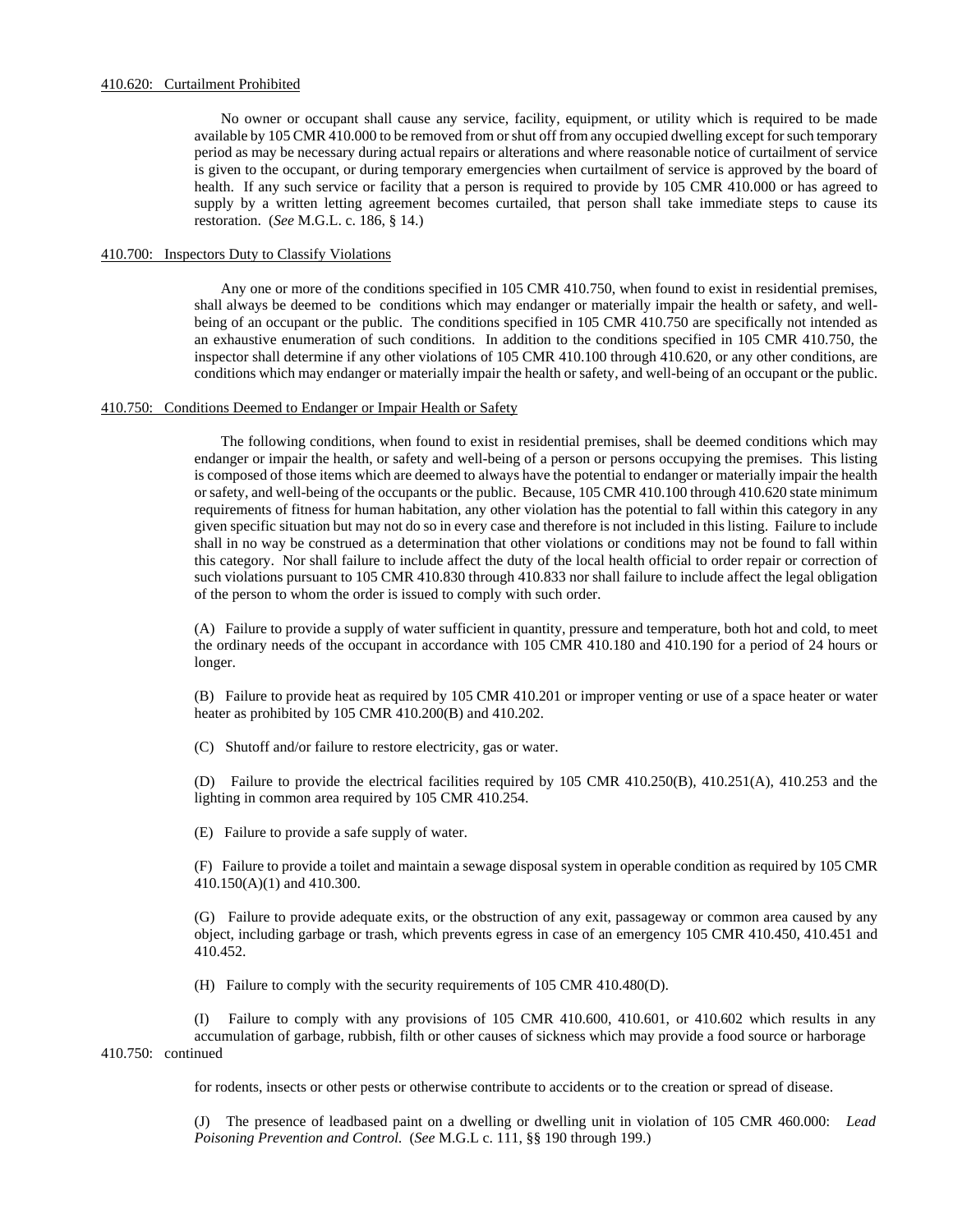(K) Roof, foundation, or other structural defects that may expose the occupant or anyone else to fire, burns, shock, accident or other dangers or impairment to health or safety.

(L) Failure to install electrical, plumbing, heating and gasburning facilities in accordance with accepted plumbing, heating, gasfitting and electrical wiring standards or failure to maintain such facilities as are required by 105 CMR 410.351 and 410.352, so as to expose the occupant or anyone else to fire, burns, shock, accident or other danger or impairment to health or safety.

(M) Any defect in asbestos material used as insulation or covering on a pipe, boiler or furnace which may result in the release of asbestos dust or which may result in the release of powdered, crumbled or pulverized asbestos material in violation of 105 CMR 410.353.

(N) Failure to provide a smoke detector or carbon monoxide alarm required by 105 CMR 410.482.

(O) Any of the following conditions which remain uncorrected for a period of five or more days following the notice to or knowledge of the owner of said condition or conditions:

(1) Lack of a kitchen sink of sufficient size and capacity for washing dishes and kitchen utensils or lack of a stove and oven or any defect that renders either inoperable.

(2) Failure to provide a washbasin and shower or bathtub as required in 105 CMR 410.150(A)(2) and 410.150(A)(3) or any defect which renders them inoperable.

(3) Any defect in the electrical, plumbing, or heating system which makes such system or any part thereof in violation of generally accepted plumbing, heating, gasfitting, or electrical wiring standards that do not create an immediate hazard.

(4) Failure to maintain a safe handrail or protective railing for every stairway, porch balcony, roof or similar place as required by 105 CMR 410.503(A) and 410.503(B).

(5) Failure to eliminate rodents, cockroaches, insect infestations and other pests as required by 105 CMR 410.550.

(P) Any other violation of 105 CMR 410.000 not enumerated in 105 CMR 410.750(A) through (O) shall be deemed to be a condition which may endanger or materially impair the health or safety and well-being of an occupant upon the failure of the owner to remedy said condition within the time so ordered by the board of health.

# 410.800: General Administration

The provisions of 105 CMR 400.000: *State Sanitary Code, Chapter I* shall govern the administration and enforcement of these minimum standards except as supplemented by 105 CMR 410.810 through 410.960.

# 410.810: Access for Repairs and Alterations

Every occupant of a dwelling, dwelling unit, or rooming unit shall give the owner thereof, or his agent or employees, upon reasonable notice, reasonable access, if possible by appointment, to the dwelling, dwelling unit, or rooming unit for the purpose of making such repairs or alterations as are necessary to effect compliance with the provisions of 105 CMR 410.000.

## 410.820: Inspection Upon Request

The board of health shall inspect a dwelling or dwelling unit upon receipt of a written, oral or telephonic request for inspection regardless of whether the person requesting the inspection has previously notified the owner of the dwelling of the condition(s) within the dwelling. All interior inspections shall be done in the company of the occupant or the occupant's representative.

(A) The board of health shall use its best efforts to schedule and complete an inspection at a time mutually satisfactory to the occupant and the board of health:

(1) within 24 hours after a receipt of a request when the condition or conditions alleged to exist include one of the following:

(a) failure to maintain a supply of water connected with a safe water supply as required in 105 CMR 410.180; or

410.820: continued

(b) failure to provide heat and to provide or maintain heating facilities in proper condition as required by 105 CMR 410.200 through 410.202; or

- (c) failure to provide light as required by 105 CMR 410.254 and 410.253; or
- (d) failure to provide and maintain a sanitary drainage system as required by 105 CMR 410.300; or

(e) failure to maintain in safe operating condition any facilities fixtures and systems listed in 105 CMR 410.351; or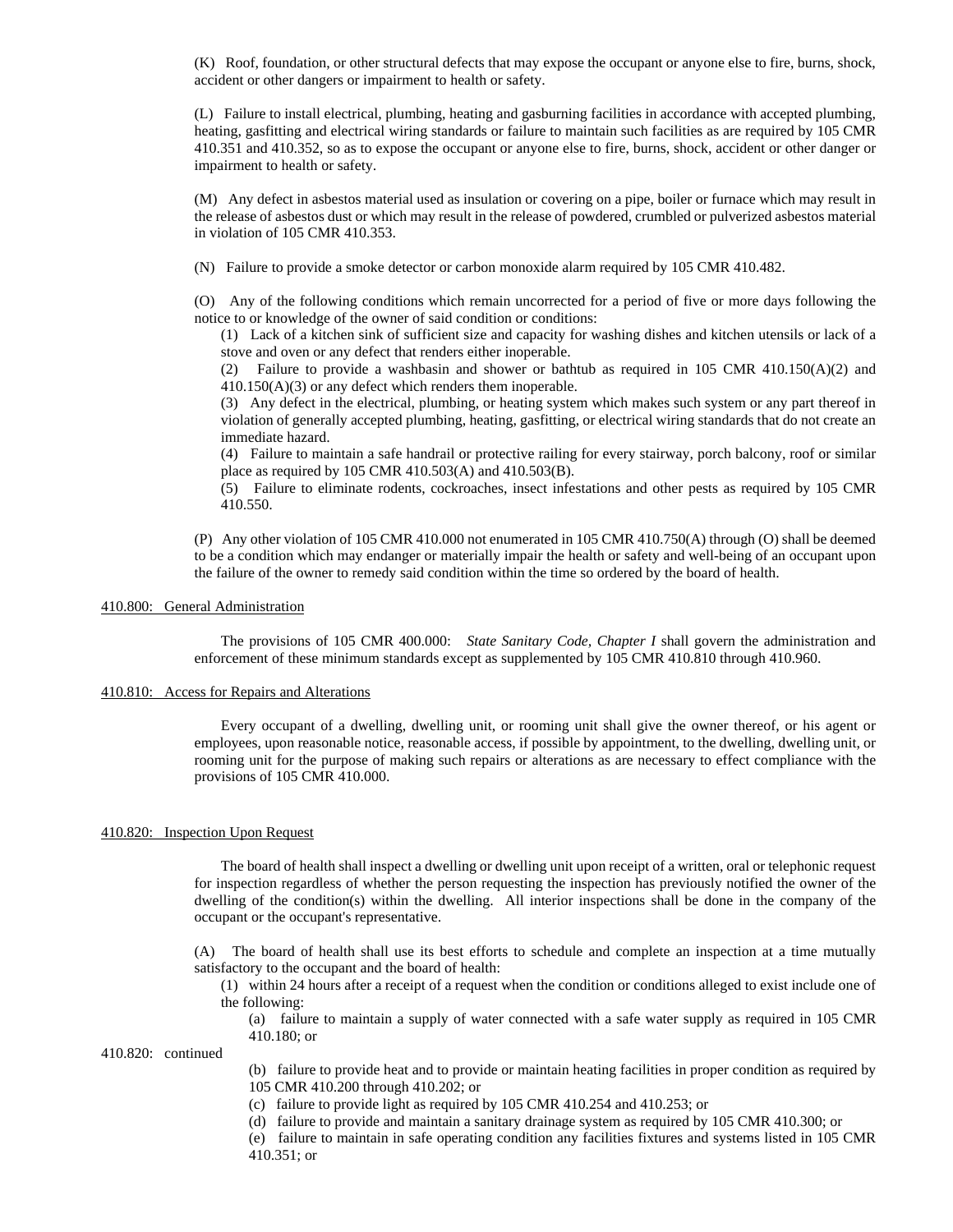(f) termination or failure to restore promptly, water, hot water, heat electricity or gas; and

(g) failure to maintain exits unobstructed and in a safe condition as required by 105 CMR 410.451 and 410.452; or

(h) failure to maintain every entry door of a dwelling or dwelling unit as required by 105 CMR 410.480(B) and 410.480(D); or

(i) failure to maintain a dwelling unit free from leaks as required in 105 CMR 410.500; or

(j) failure to maintain a porch, balcony, roof or exterior stairway in a safe condition as required in 105 CMR 410.500, 410.503(B), and 410.503(C); or

(k) failure to maintain a dwelling or dwelling unit free from rodents, skunks, cockroaches and insect infestation as required by 105 CMR 410.550; or

(2) within five calendar days after receipt of a request when the condition or conditions alleged to exist does not include any of the violations enumerated in 105 CMR 410.820(A)(1).

(B) The board of health shall keep a record of all requests for inspections in a bound book with numbered pages. The information to be recorded shall include but need not be limited to the name, if given, of the person requesting the inspection, the time and date of each such request, the location of the dwelling, the nature of the alleged violation(s) and the date the inspection is conducted. In lieu of the above, the required records may be maintained within a computer system.

# 410.821: Inspection Form

Each board of health shall adopt and use a printed inspection report form which must include, but need not be limited to, the following:

# (A) specifically labelled spaces for:

- (1) name of the inspector;
- (2) the date and time of the inspection or investigation;
- (3) the location of the dwelling or dwelling unit inspected;
- (4) the date and time of any scheduled follow-up inspection;
- (5) a description of the conditions constituting violations;

(6) a listing of the specific provisions of 105 CMR 410.000 or other applicable laws, ordinances, by-laws, rules or regulations that appear to be violated;

(7) a determination by the official inspecting the premises whether the violations are listed in 105 CMR 410.750, and whether the effect of any violation(s) or conditions not listed in 105 CMR 410.750 may endanger or materially impair the health or safety, and well-being of any person(s) occupying the premises.

(8) the signature of the inspector preceded by the following statement: *This inspection report is signed and certified under the pains and penalties of perjury*.

(B) A brief summary of the legal remedies available to the occupant of the affected premises, followed by this statement:

"*The information presented above is only a summary of the law. Before you decide to withhold your rent or take any other legal action, it is advisable that you consult an attorney. If you cannot afford to consult an attorney, you should contact the nearest Legal Services Office which is (name of Legal Services Office), (address), (telephone number)*."

# 410.822: Conduct of Inspections

(A) At the time of the inspection, the inspector shall record all violations if any, and shall complete an inspection report form which conforms to the requirements of 105 CMR 410.821(A) and 410.821(B). If assistance of a specialized inspector, which is not immediately available, is necessary to fully complete the inspection report, such report shall be completed to the fullest extent feasible at the time of the inspection, noting thereon the a reason of possible violations for which a separate inspection by a specialized inspector appears to be necessary. The need for such separate inspection shall in no way delay the normal processing or issuing of orders pursuant to 105 CMR 410.830 through 410.833. The board of health shall use its best efforts to schedule the separate inspection promptly, at a mutually satisfactory time to all individuals involved. A copy of 105 CMR 410.000: *Minimum Standards of Fitness for Human Habitation (State Sanitary Code, Chapter II)* shall be made available upon request, free of charge or at a cost which is no greater than the board's own cost for each copy. A copy shall be made available for review at no cost.

### 410.822: continued

(B) Each inspection of a dwelling unit shall include at a minimum the condition alleged to be in violation and all those standards found in 105 CMR 410.750(A) through (O) except as otherwise provided in 105 CMR 410.822(B)(1) through 410.822(B)(4). A violation found in a common area shall be considered as a violation which exists in each unit in the dwelling which may be affected by such violations.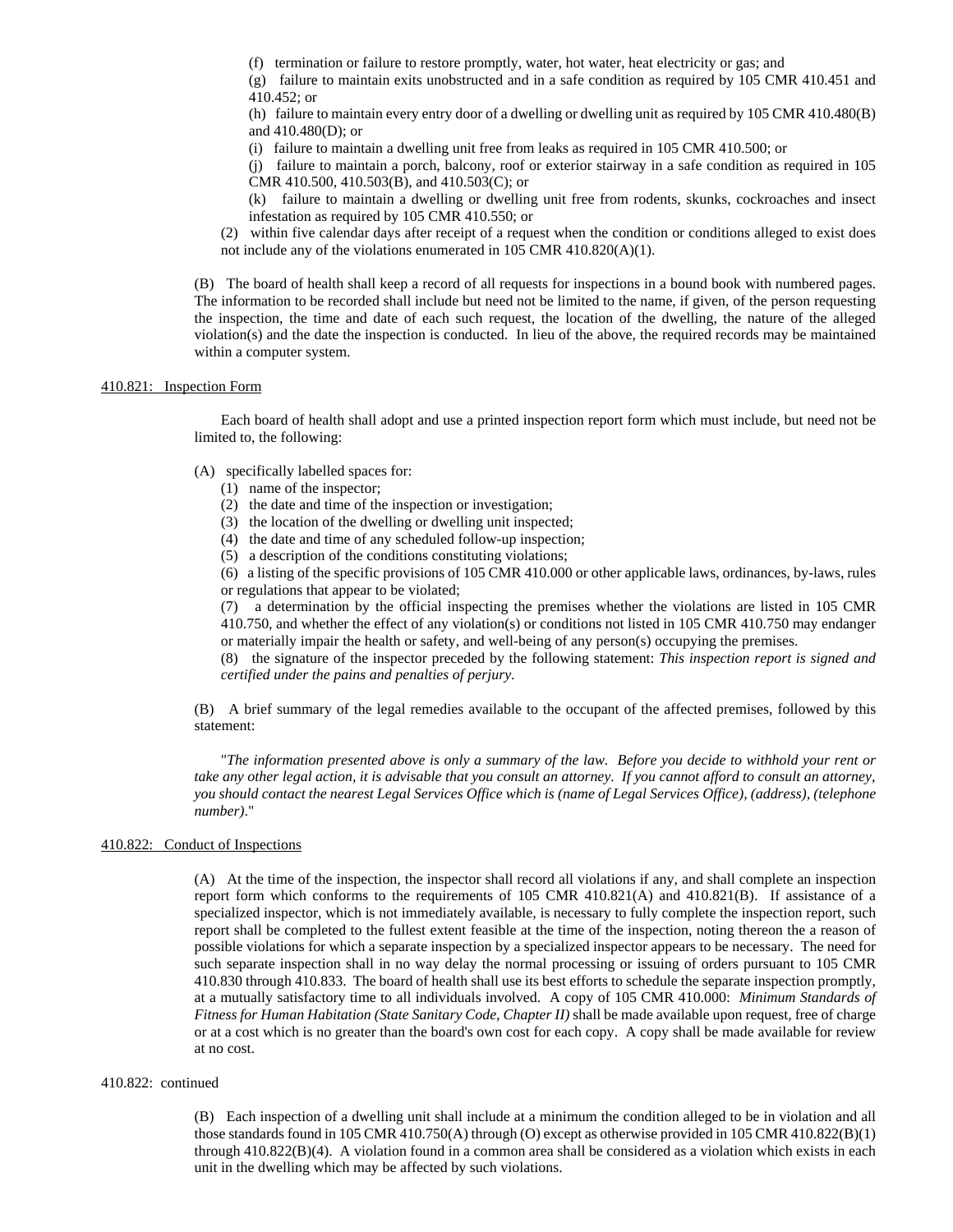(1) An occupant shall be informed of his/her right to a comprehensive inspection at the start of said inspection. A comprehensive inspection will be carried out if the occupant so requests.

(2) The inspection as required in 105 CMR 410.822(B) shall not be required from September 15 to June 15, inclusive, if the complaint relates solely to the lack of heat pursuant to 105 CMR 410.200 or 410.201, however, a comprehensive inspection will be carried out if the occupant so requests.

(3) Where an inspection reveals a condition or conditions which present such an imminent threat to the life, health or safety of the occupants immediate steps must be taken by the inspector to order compliance, an inspection as required in 105 CMR 410.822(B) may be delayed until after such steps are taken, but such inspection shall be completed in a timely manner.

(4) Where a reinspection is made in order to determine compliance with a previously issued order, the inspection may be sufficient if it includes those items previously identified as violations unless additional violations have been identified in a subsequent complaint.

(C) A verbal or written summary of the conditions noted during the inspection shall be given to the occupant or the occupant's representative at the conclusion of the inspection. Such report shall indicate the need for additional inspection by a specialized inspector, if necessary. If a written report is requested at the time of the inspection, it shall be left with the person making the request.

# 410.830: Correction Orders

If an inspection or examination as provided for in 105 CMR 400.100 (*State Sanitary Code I General Administrative Procedures)* and/or 105 CMR 410.820 (*Minimum Standards of Fitness for Human Habitation (State Sanitary Code, Chapter II)*) reveals that a dwelling does not comply with the provisions of 105 CMR 410.000, the board of health or its designated agent shall:

(A) within 12 hours after the inspection order the owner or occupant to make a good faith effort to correct within 24 hours any of the following violations:

(1) failure to maintain a supply of water connected to a safe water supply as required in 105 CMR 410.180; or (2) failure to provide heat and to provide or maintain heating facilities in proper condition as required by 105 CMR 410.200 or 410.201; or

(3) failure to provide light as required by 105 CMR 410.254; or

(4) failure to provide and maintain a sanitary drainage system as required by 105 CMR 410.300; or

(5) failure to maintain in safe operating condition any facilities fixtures and systems listed in 105 CMR 410.351; or

(6) termination or failure to restore promptly water, hot water, heat, electricity or gas; or

(7) failure to maintain exits unobstructed as required by 105 CMR 410.451; or

(8) failure to maintain every entry door of a dwelling unit as required by 105 CMR 410.480(D); or

(9) failure to maintain a dwelling unit free from leaks as required by 105 CMR 410.500; or

(10) failure to maintain a porch, balcony, roof or exterior stairway in a safe condition as required by 105 CMR 410.500; or

(11) failure to maintain a dwelling or dwelling unit free from rodents, skunks, cockroaches and insect infestation as required by 105 CMR 410.550.

(B) within seven days after the inspection order the owner or occupant to begin necessary repairs or contract in writing with a third party within five days for correction of all other violations or conditions listed in 105 CMR 410.750, 410.351 and 410.550 and to make a good faith effort to substantially correct all violations within a period determined by the board of health but not exceeding 30 days.

(C) within five days after the dates for compliance specified in an order issued pursuant to 105 CMR 410.830, the board of health shall make an onsite inspection to determine whether there has been compliance with said order; provided, that said inspection shall be made within 24 hours of the dates for compliance specified in an order if one or more of the violations or conditions are determined to be conditions which may endanger the health or safety, and well-being of the occupant(s) as defined in 105 CMR 410.750. An inspection under 105 CMR 410.830 shall comply with the requirements of 105 CMR 410.822.

# 410.831: Dwellings Unfit for Human Habitation; Hearing; Condemnation; Order to Vacate; Demolition

(A) Finding that a dwelling or portion thereof is unfit for human habitation. If an inspection conducted pursuant to 105 CMR 400.100 or 105 CMR 410.820 reveals that a dwelling or portion thereof is unfit for human habitation, the board of health may (after complying with 105 CMR 410.831(B), (C) or (D), if the dwelling is occupied) issue a written finding that the dwelling or portion thereof is unfit for human habitation. The finding shall include a statement of the material facts and conditions upon which the finding is based.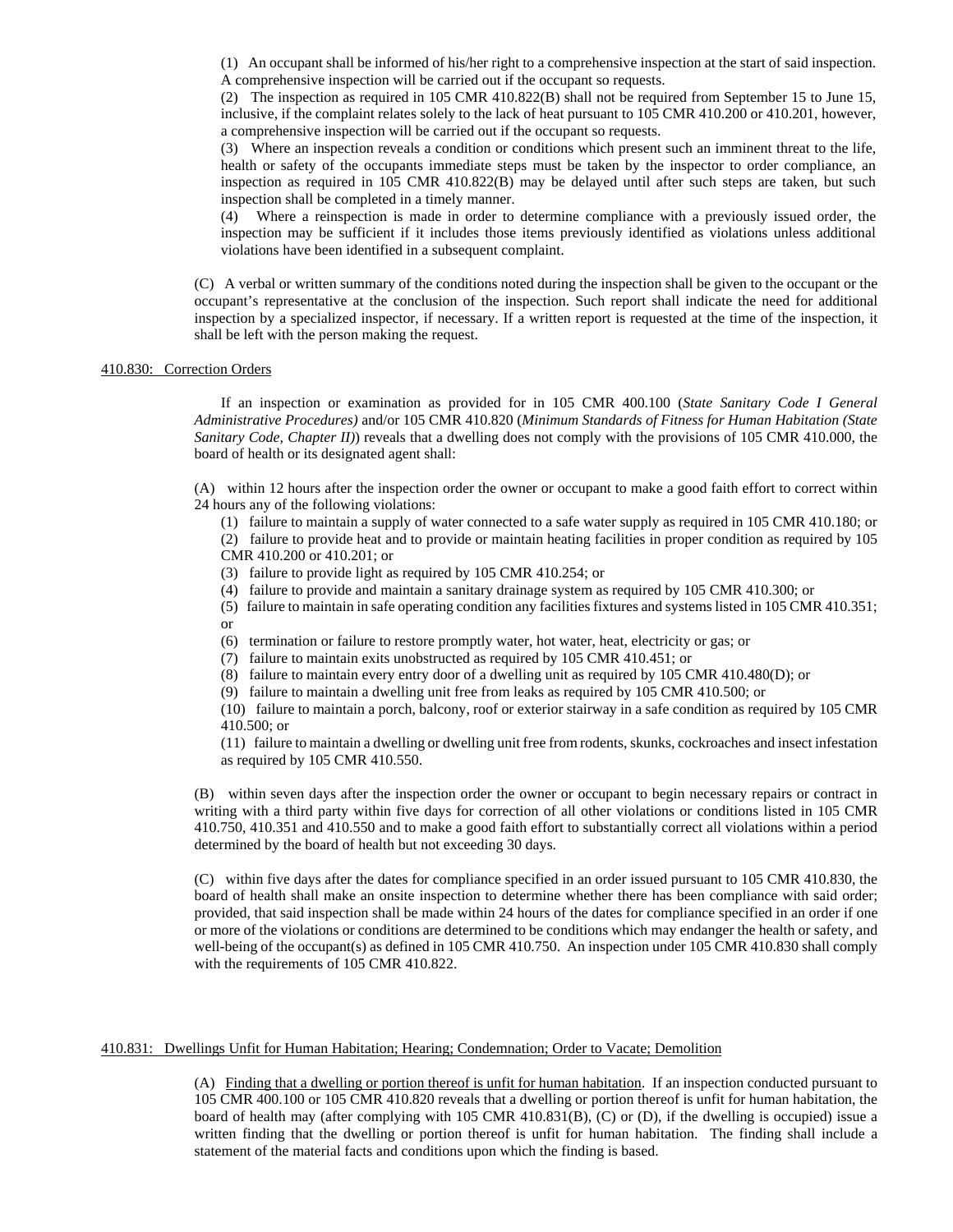(B) Prior notification to occupant(s) and owner. If the dwelling or portion thereof is occupied, the board of health shall, prior to issuing a finding under 105 CMR 410.831(A), provide written notice to the occupant(s) and owner which shall include:

(1) Identification of the dwelling (address and apartment number, if any);

(2) A copy of the inspection report;

(3) A statement that the board of health will consider issuing a finding that the dwelling or a specifically identified portion thereof is unfit for human habitation;

(4) A statement that this finding may result in an order of condemnation requiring the owner to secure the dwelling and requiring the occupant(s) to vacate the dwelling.

(5) A statement of the time and place of a public hearing which the board of health will conduct in order to determine whether the dwelling or portion thereof is unfit for human habitation, and whether an order to secure and vacate should be issued.

The notice shall be served on the occupant(s) and owner in accordance with 105 CMR 410.833.

(C) Hearing if dwelling or portion thereof is occupied. If the dwelling or portion thereof is occupied, then the board shall, prior to issuing a finding under 105 CMR 410.831(A), and at least five days after service of the notice required by 105 CMR 410.831(B), conduct a public hearing to determine whether the dwelling or portion thereof is unfit for human habitation and whether an order to secure and to vacate should be issued. At the hearing the occupant(s), owner, or any other affected party shall be given an opportunity to be heard, to present witnesses or documentary evidence and to show why the dwelling or portion thereof should or should not be found unfit for human habitation, and why an order to vacate and an order to close-up should or should not be issued.

(D) Exception to notification and hearing requirements. If at any time the board of health determines in writing that the danger to the life or health of the occupant(s) is so immediate that no delay may be permitted, then the board of health may immediately issue a finding that an occupied dwelling or portion thereof is unfit for human habitation without providing the notification or hearing specified in 105 CMR 410.831(B) and (C). A copy of the determination of immediate danger, and a copy of the finding of unfitness for human habitation shall be sent to each affected occupant, and to the owner.

(E) Condemnation, order to vacate, order to secure. At the same time, or at any time after the board of health issues a finding that a dwelling or portion thereof is unfit for human habitation, the board may issue an order condemning the dwelling or portion thereof and an order to vacate the dwelling or portion thereof, and an order requiring the owner to secure the dwelling or portion thereof. If the dwelling or portion thereof which is ordered to be secured is unoccupied (and therefore no public hearing was conducted prior to the issuance of the order) then the owner or any other affected person shall have the right to request a hearing in accordance with 105 CMR 410.850 through 410.860. No dwelling or portion thereof which is ordered to be secured shall be occupied without the prior written permission of the board of health based upon the board's written finding that the dwelling or portion thereof to be occupied is fit for human habitation.

(F) Demolition. If one year after the issuance of an order to secure, compliance with the minimum standards set forth in 105 CMR 410.000 has not been effected, then the board of health may cause the dwelling or portion thereof to be demolished or removed.

# 410.832: Content of Orders

(A) Every order authorized by 105 CMR 410.000 shall be in writing.

(B) Subject to the emergency provision of 105 CMR 400.200(B), any order issued under the provisions of 105 CMR 410.000:

(1) shall include a statement of the violations, conditions or defects; and, in the case of occupied dwelling units, a determination whether any violation(s) or conditions, or the cumulative effect of more than one violation or condition may endanger or materially impair the health or safety, and well-being of an occupant, and a copy of all inspection reports;

(2) shall contain notice of the right to a hearing; of the deadline and proper procedure for requesting a hearing; the right to inspect and obtain copies of all relevant inspection or investigation reports, orders, notices and other documentary information in the possession of the board of health; the right to be represented at the hearing; and that any affected party has a right to appear at said hearing;

# 410.832: continued

(3) shall indicate the time limit for compliance pursuant to 105 CMR 410.830;

(4) shall include the following statement translated into any non-English language that is spoken as a primary language by greater than 1% of the population of that community. "*This is an important legal document. It may affect your rights. You should have it translated*."

(5) and, shall, in an order to an owner, advise the owner that the conditions which exist may permit the occupant of the dwelling to exercise one or more statutory remedies.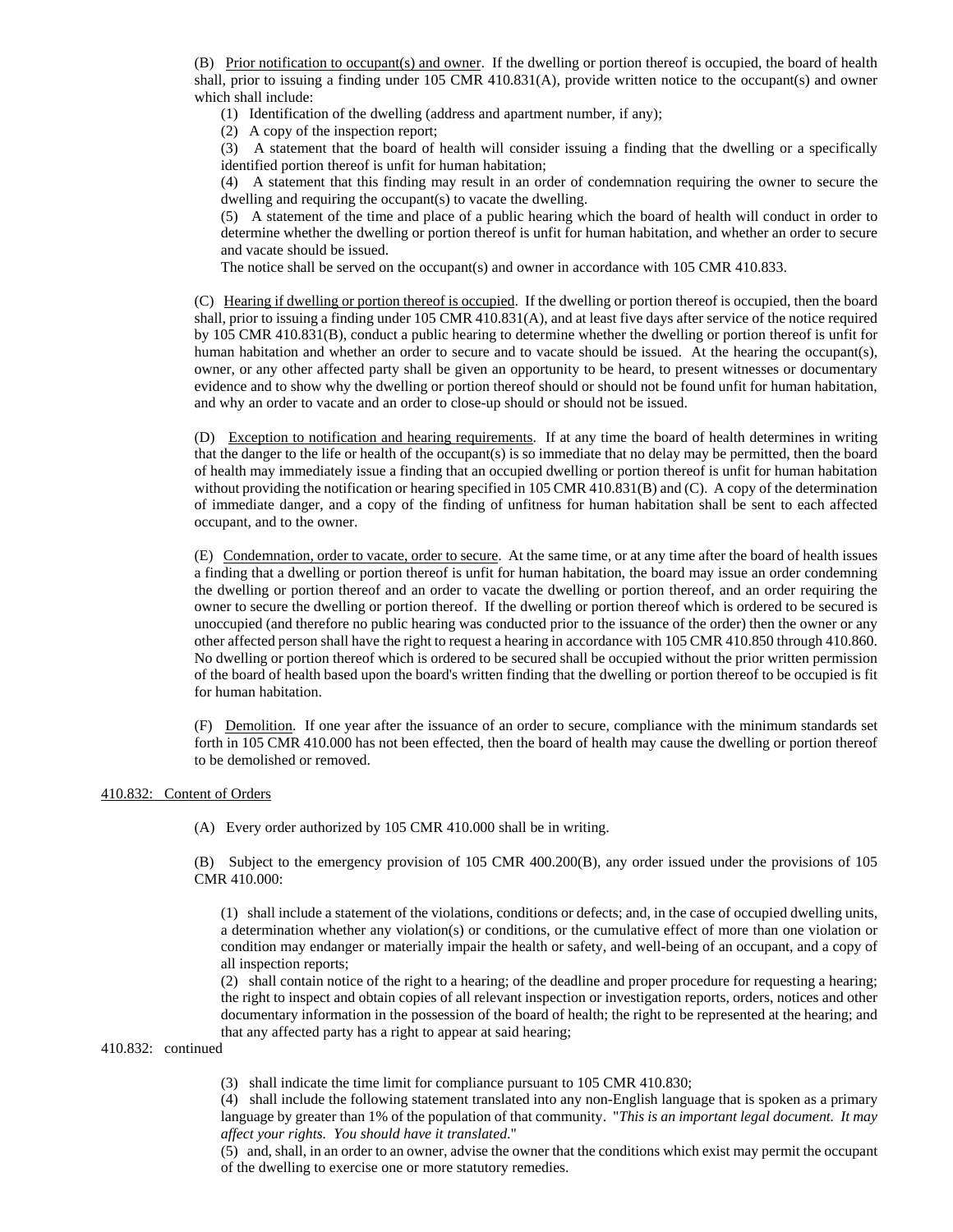(C) If an inspection for all the standards in 105 CMR 410.000 reveals no violation of 105 CMR 410.000 the board of health shall forward a copy of the inspection report and a letter so stating to the owner within seven days of completion of the inspection.

# 410.833: Service of Orders

(A) All orders issued under 105 CMR 410.830 shall be served on the persons responsible for the violation. Orders and/or notices issued under 105 CMR 410.831 shall be served on the owner or his agent and the affected occupants.

(B) All orders and/or notices shall be served:

(1) personally by an person authorized to serve civil process; or

(2) by leaving a copy at his last and usual place of abode; or

(3) by sending him a copy by registered or certified mail, return receipt requested if he is within the Commonwealth; or

(4) if his last and usual place of abode is unknown or outside the Commonwealth, by posting a copy in a conspicuous place on or about the dwelling or portion thereby affected.

(C) A copy of every order issued under the provisions of 105 CMR 410.831 shall also be served upon every mortgagee and lien holder of record by sending it registered or certified mail, return receipt requested.

(D) A copy of every order or subsequent notice issued under the provisions of 105 CMR 410.830 to an owner shall also be personally delivered or sent by first class mail to the occupants of all affected premises, except that when a violation in a common area affects more than three dwelling units or rooming units the notification required by 105 CMR 410.000 may be satisfied by posting a copy of every order or subsequent notice in a conspicuous place in the building.

# 410.840: Variances

(A) Except for those conditions enumerated under 105 CMR 410.750(A) through (O), the board of health may vary the application of any provision of 105 CMR 410.000 with respect to any particular case when, in its opinion, the enforcement thereof would do manifest injustice; provided that the decision of the board of health shall not conflict with the spirit of these minimum standards or any other applicable statute, code or regulation, and provided further, such variances may be granted only after notice is given to all affected occupants and after a hearing is held. Any variance granted by the board of health shall be in writing and shall not be in effect unless it is filed by the owner in the registry of deeds for the county, or appropriate district thereof, in which the dwelling is located. A copy of any such variance shall, while it is in effect, be available to the public at all reasonable hours in the office of the clerk of the city or town, or in the office of the board of health.

(B) Any variance of other modification authorized to be made by 105 CMR 410.000 may be subject to such qualification, revocation, suspension or expiration as the board of health expresses in its grant. A variance or other modification authorized to be made by 105 CMR 410.000 may otherwise be revoked, modified, or suspended in whole or in part, only after the owners and affected occupants have been notified in writing and have been given an opportunity to be heard, in conformity with the requirements for an order and hearing of 105 CMR 410.830 through 410.855.

(C) A variance from 105 CMR 410.480 may be granted only by the Massachusetts State Building Code Commissioner when in its opinion, other security measures are in force which adequately protect the resident(s) of such dwelling. (M.G.L. c. 143, § 3R.)

(D) A variance from 105 CMR 410.150(A)(2) which prohibits a kitchen sink to substitute for the required washbasin may be granted by the board of health only if compliance would require extensive costly renovation.

(E) A variance from 105 CMR 410.503(B), (C) and (D) may be granted by the board of health for historic buildings provided that the board of health finds that the public health will not be compromised.

### 410.850: Right to Hearing

Unless otherwise specified in 105 CMR 410.000, the following persons may request a hearing before the board of health by filing a written petition:

(A) Any person or persons upon whom any order has been served pursuant to any regulation of 105 CMR 410.000 (except for an order issued after the requirements of 105 CMR 410.831 have been satisfied); provided, such petition must be filed within seven days after the day the order was served;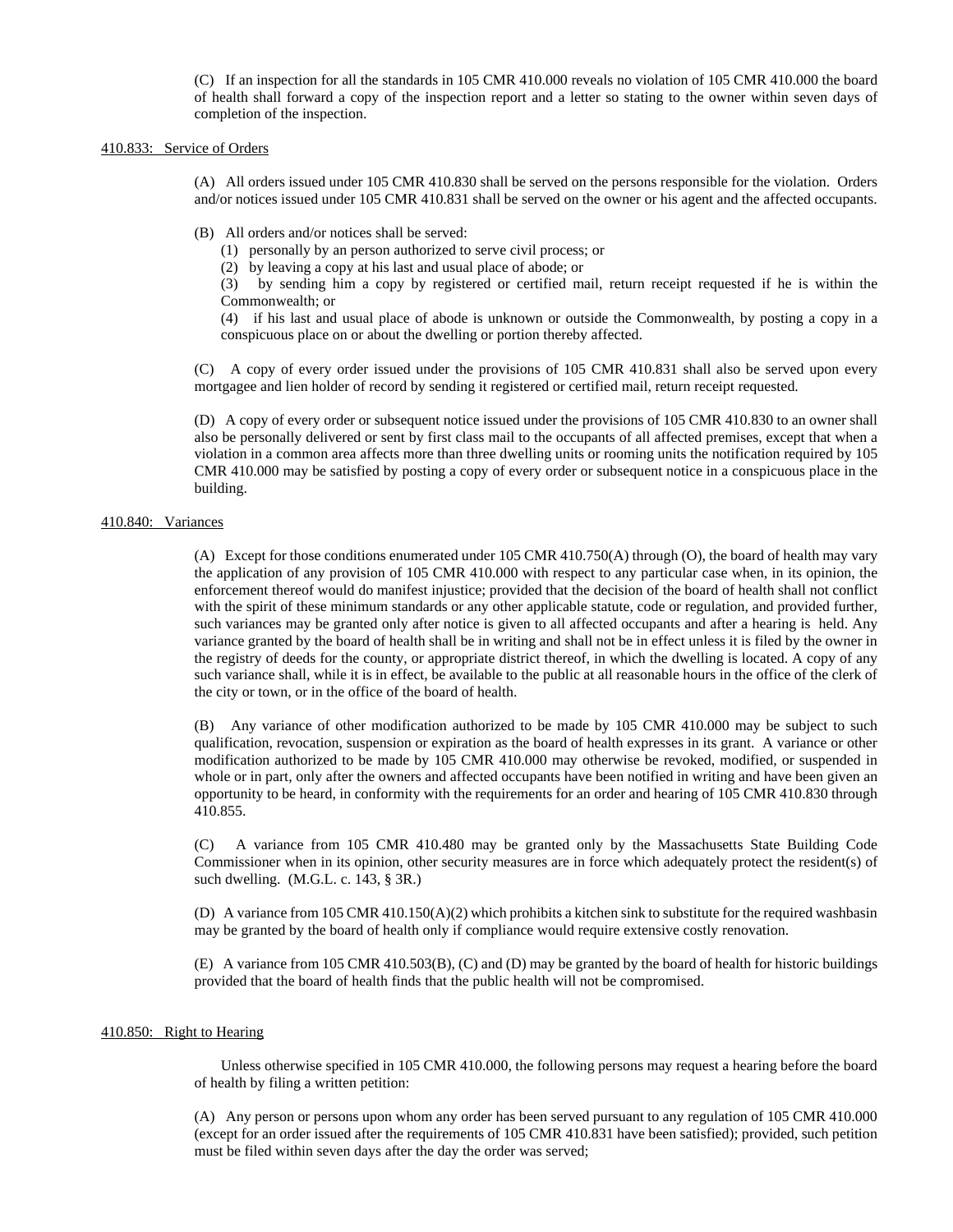(B) Any person aggrieved by the failure of any inspector(s) or other personnel of the board of health:

(1) to inspect upon request any premises as required under 105 CMR 410.000; provided, such petition must be filed within 30 days after such inspection was requested; or

(2) to issue a report on an inspection as required by 105 CMR 410.000; provided, such petition must be filed within 30 days after the inspection; or

(3) upon an inspection to find violations of 105 CMR 410.000 where such violations are claimed to exist or to certify that a violation or combination of violations may endanger or materially impair the health or safety, and well-being of the occupants of the premises; provided, such petition must be filed within 30 days after receipt of the inspection report; or

(4) to issue an order as required by 105 CMR 410.830; provided, that such petition must be filed within 30 days after receipt of the inspection report.

# 410.851: Hearing Notice

Upon receipt of a petition the board of health shall in writing inform the petitioner and other affected parties (affected parties shall include the occupants of all affected premises if the petitioner is an owner, and the owner if the petitioner is an occupant) of the date, time and place of the hearing and of their right to inspect and copy the board of health's file concerning the matter to be heard.

### 410.852: Time for Hearing

The hearing shall be commenced not later than 30 days after the date the order was served. Provided, however, the hearing shall be commenced no later than:

(1) 14 days after an order was served pursuant to 105 CMR 410.830(A) and 410.830(B) and the petitioner refuses to begin remedial activity as required pending the outcome of the hearing; or

(2) 14 days after request for a hearing was received in instances where the petitioner alleges that an inspector or other personnel of the board of health has

- (a) failed to inspect upon request any premises; or
- (b) failed to issue an inspection report on an inspection as required by 105 CMR 410.000; or

(c) failed to find violations of the law where such violations are claimed to exist or to certify that such violations may endanger or materially impair the health or safety, and well-being of the occupant(s); or

(d) failed to issue an order as required by 105 CMR 410.830.

# 410.853: Hearing Procedures

At the hearing the petitioner and other affected parties shall be given an opportunity to be heard, to present witnesses or documentary evidence, and to show why an order should be modified or withdrawn, or why a dwelling should not be condemned, vacated or demolished or why an action or failure to act by an inspector or other personnel of the board of health should be reconsidered, rescinded or ordered. Failure to hold a hearing within the time period specified herein shall not affect the validity of any order.

### 410.854: Final Decision After Hearing; Failure to Comply with Final Order

(A) The board of health shall sustain, modify, or withdraw the order and shall inform the petitioner in writing of its decision within not more than seven days after the conclusion of the hearing. If the board of health sustains or modifies the order, it shall be carried out within the time period allotted in the original order or in the modification.

(B) If a written petition for a hearing is not filed with the board of health within the appropriate time provided for in 105 CMR 410.850, or if after a hearing the order has been sustained in whole or part, each day's failure to comply with the order as issued or modified shall constitute an additional offense.

# 410.855: Official Hearing Record

Every notice, order, or other record prepared by the board of health in connection with the hearing shall be entered as a matter of public record in the office of the clerk of the city or town, or in the office of the board of health.

# 410.860: Appeal of Final Decisions

 Any person aggrieved by the final decision of the board of health with respect to any order issued under the provisions of 105 CMR 410.000 may seek relief therefrom in any court of competent jurisdiction, as provided by the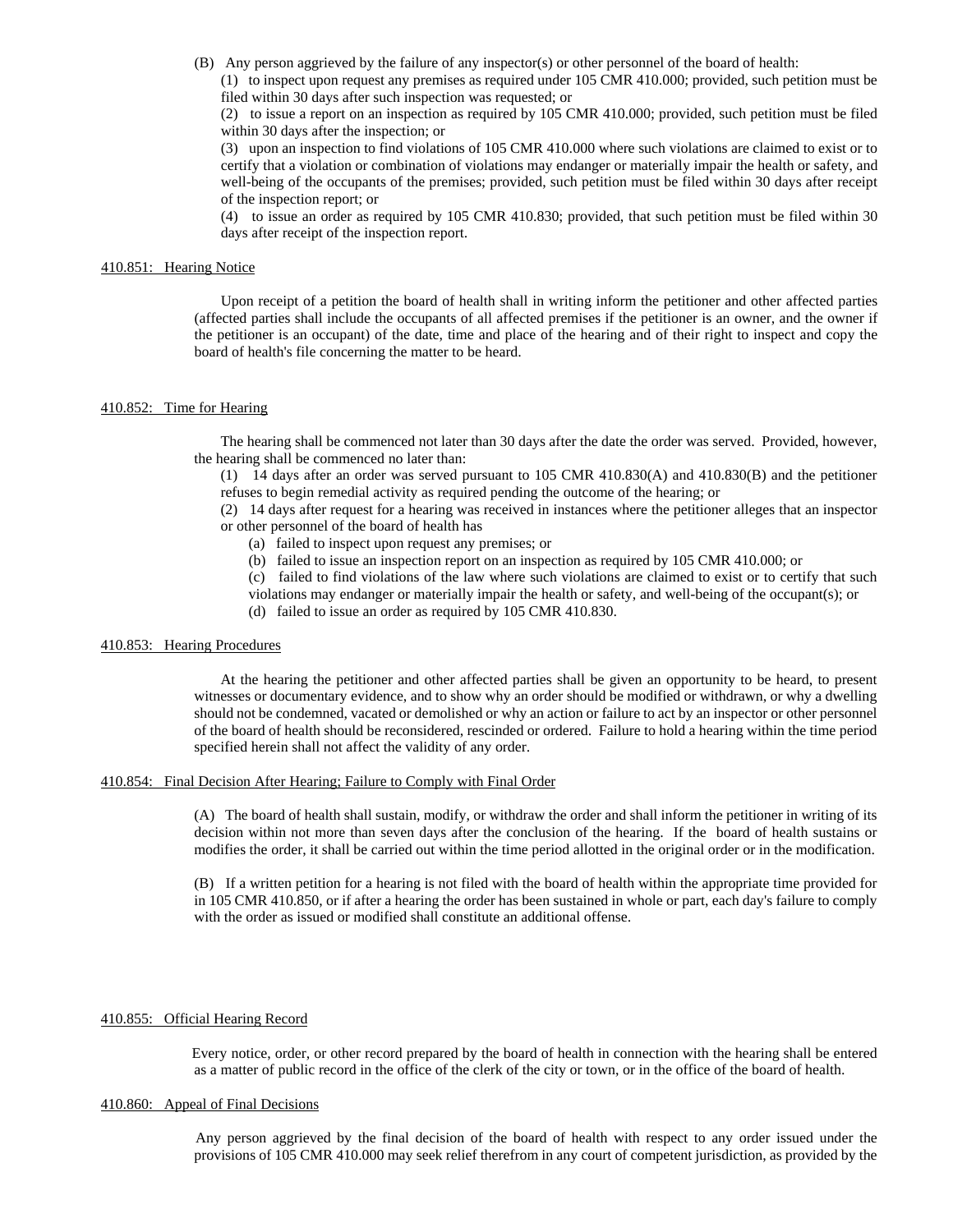laws of this Commonwealth.

# 410.900: Penalties for Interference with Inspections

Any owner, occupant, or other person who refuses, impeded, inhibits, interferes with, restricts or obstructs entry and free access to every part of the structure, operation or premises where inspection authorized by this code is sought after a search warrant has been obtained and presented in accordance with 105 CMR 400.100(C), shall be fined upon conviction not less than ten nor more than \$500.00.

# 410.910: Penalty for Failure to Comply with Order

Any person who shall fail to comply with any order issued pursuant to the provisions of 105 CMR 410.000 shall upon conviction be fined not less than \$10.00 nor more than \$500.00. Each day's failure to comply with an order shall constitute a separate violation. See also 105 CMR 410.854(B).

# 410.920: Penalty for Other Offenses

Any person who shall violate any provision of 105 CMR 410.000 for which penalty is not otherwise provided in any of the General Laws or in any other provision of 105 CMR 410.000 shall upon conviction be fined not less than \$10.00 nor more than \$500.00.

# 410.950: Condemnation, Placarding and Vacating Dwellings

(A) If a written petition for a hearing is not filed in the office of the board of health within seven days after an order of condemnation of any dwelling or portion thereof has been issued, or if after written notice that the board of health is considering ordering a dwelling or portion thereof condemned and/or vacated and demolished, or if after a hearing the order of condemnation of a dwelling or portion thereof is issued, the dwelling or portion thereof so affected by the order shall be placarded by the board of health.

(B) No dwelling or portion thereof which has been condemned and placarded as unfit for human habitation shall again be used for human habitation until written approval is secured from, and such placard is removed by, the board of health. No person shall deface or remove the placard, except that the board of health shall remove it whenever the defect or defects upon which the condemnation and placarding action was based have been eliminated.

(C) If any person refuses to leave a dwelling or portion thereof which has been ordered condemned and vacated and has been placarded in accordance with 105 CMR 410.830 through 410.950, may be forcibly removed by the board of health, or by local police authorities on request of the board of health. (*See* 105 CMR 410.830 through 410.920).

(D) The board of health may undertake to demolish any dwelling an order for whose destruction was properly served on the owner and every mortgagee of record in accordance with the requirements of notice and hearing in 105 CMR 410.831 through 410.860, and M.G.L. c. 111, § 127B and a claim for the expense incurred by said board in so doing shall constitute a debt due the city or town upon the completion of the work and the rendering of an account therefore to the owner of such structure, and shall be recoverable from such owner in an action of contract. Said debt, together with interest thereon at the rate of 6% per annum from the date said debt becomes due, shall constitute a lien on the land upon which the structure was located if a statement of claim, signed by the board of health, setting forth the amount claimed without interest is filed, within ninety days after the debt becomes due, with the register of deeds for record or registration, as the case may be, in the county or in the district, if the county is divided into districts, where the land lies. Such lien shall take effect upon the filing of the statement aforesaid and shall continue for two years from the first day of October next following the day of such filing. Such lien may be dissolved by filing with the register of deeds for record or registration, as the case may be, in the county or in the district, if the county is divided into districts, where the land lies, a certificate from the collector of the city or town that the debt for which such lien attached, together with interest and costs thereon, has been paid or legally abated. Such collector shall have the same powers and be subject to the same duties with respect to such claim as in the case of the annual taxes upon real estate; and the provisions of law relative to collection of such annual taxes, the sale or taking of land for the nonpayment thereof, and the redemption of land so sold or taken shall apply to such claim.

# 410.960: Correction of Violations by Board of Health; Expenses

(A) If a failure to comply with an order requiring that any dwelling or its premises be properly cleaned or repaired results in a condition which endangers or materially impairs the health or well-being of the occupant or the public, the board of health may cause such proper cleaning or repair and charge the responsible person or persons as hereinbefore provided with any and all expenses incurred. Any such charges by the board of health shall not absolve the responsible person or persons from any penalty warranted by the failure to comply with the order.

(B) The board of health may also act in an emergency under the provisions of 105 CMR 400.200(B) to clean or repair any dwelling which so fails to comply with the provisions of 105 CMR 410.000 as to endanger or materially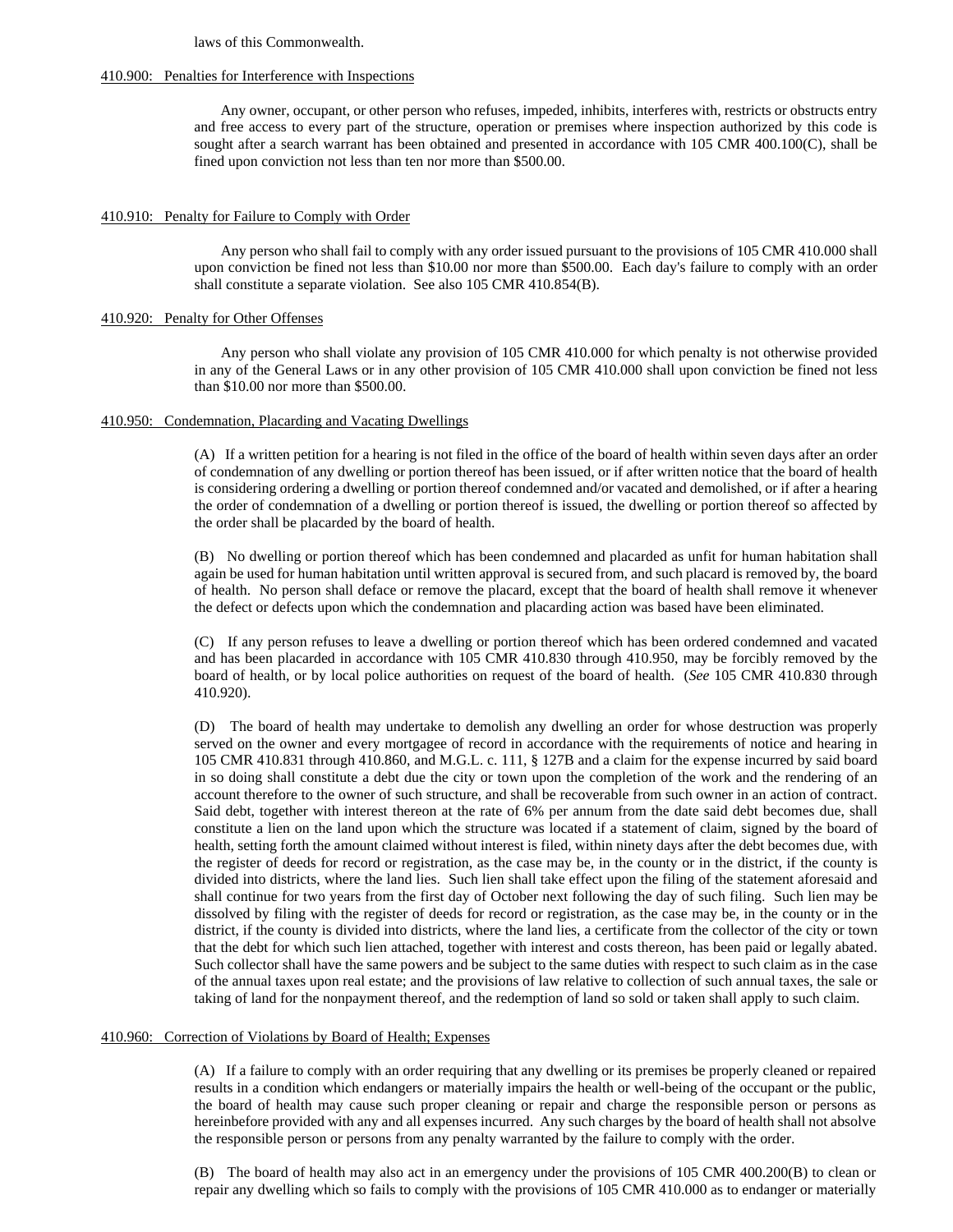impair the health or safety, and well-being of the occupant or the public, and to charge the responsible person or persons with any and all expenses incurred.

# REGULATORY AUTHORITY

105 CMR 410.000: M.G.L. c. 111, §§ 3 and 127A.

410.990: Appendix: Forms

CITY/TOWN

DEPARTMENT

**TELEPHONE** 

\_\_\_\_\_\_\_\_\_\_\_\_\_\_\_\_\_\_\_\_\_\_\_\_\_\_\_\_\_\_\_\_\_\_\_\_\_\_\_\_\_\_\_\_\_\_\_

\_\_\_\_\_\_\_\_\_\_\_\_\_\_\_\_\_\_\_\_\_\_\_\_\_\_\_\_\_\_\_\_\_\_\_\_\_\_\_\_\_\_\_\_\_\_\_\_\_\_\_\_\_\_\_\_\_\_\_\_\_\_\_\_\_\_\_\_\_\_\_\_\_\_\_\_\_\_\_\_\_\_\_\_\_\_\_

\_\_\_\_\_\_\_\_\_\_\_\_\_\_\_\_\_\_\_\_\_\_\_\_\_\_\_\_\_\_\_\_\_\_\_\_\_\_\_\_\_\_\_\_\_\_\_\_\_\_\_\_\_\_\_\_\_\_\_\_\_\_\_\_\_\_\_\_\_\_\_\_\_\_\_\_\_\_\_\_\_\_\_\_\_\_\_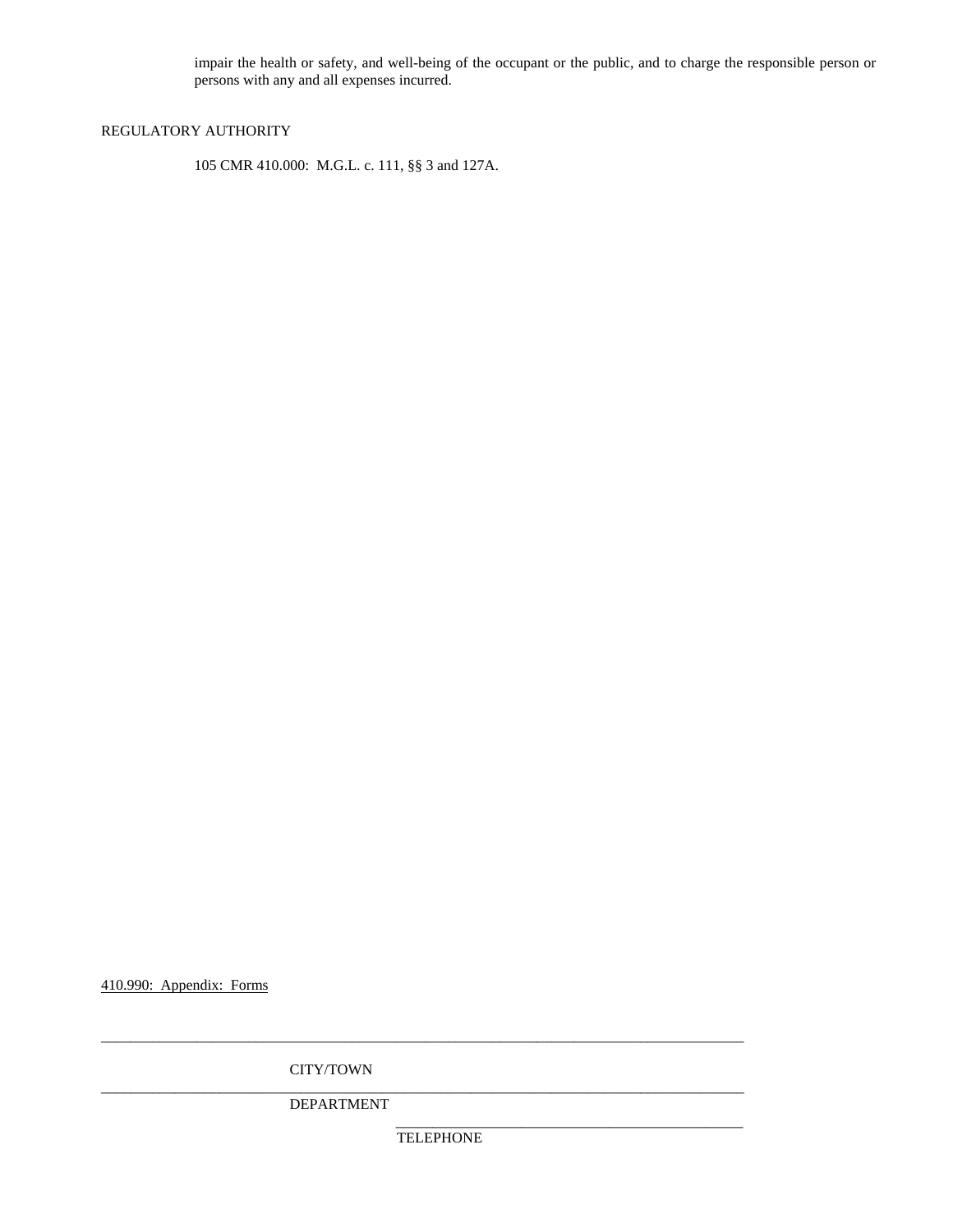| Address                       |                       | Occupant     |
|-------------------------------|-----------------------|--------------|
| Floor                         | Apartment No.         | No Occupants |
| No. of Hapitable Rooms        | No. of Sleeping Rooms |              |
| No. dwelling or rooming units | No. Stories           |              |
| Name and Address of Owner     |                       |              |

|                                      |                                 |                            |         |       |               |      |       |        | Remarks |  | Reg. | Vio. |
|--------------------------------------|---------------------------------|----------------------------|---------|-------|---------------|------|-------|--------|---------|--|------|------|
| YARD                                 |                                 | Out Bldgs, Fences          |         |       |               |      |       |        |         |  |      |      |
|                                      | Garbage and Rubbish             |                            |         |       |               |      |       |        |         |  |      |      |
|                                      | Containers                      |                            |         |       |               |      |       |        |         |  |      |      |
|                                      | Drainage                        |                            |         |       |               |      |       |        |         |  |      |      |
|                                      |                                 | Infestation Rats or other: |         |       |               |      |       |        |         |  |      |      |
| STRUCTURE EXT.<br><b>SFM</b>         |                                 | Steps, Stairs, Porches:    |         |       |               |      |       |        |         |  |      |      |
|                                      | <b>Dual Egress</b>              |                            |         |       |               |      |       |        |         |  |      |      |
|                                      |                                 | Doors, Windows:            |         |       |               |      |       |        |         |  |      |      |
|                                      | Roof                            |                            |         |       |               |      |       |        |         |  |      |      |
|                                      | Gutters, Drains:                |                            |         |       |               |      |       |        |         |  |      |      |
|                                      | Walls:                          |                            |         |       |               |      |       |        |         |  |      |      |
|                                      | Foundation                      |                            |         |       |               |      |       |        |         |  |      |      |
|                                      | Chimney                         |                            |         |       |               |      |       |        |         |  |      |      |
| <b>BASEMENT</b>                      | Gen. Sanitation:                |                            |         |       |               |      |       |        |         |  |      |      |
|                                      | Dampness:                       |                            |         |       |               |      |       |        |         |  |      |      |
|                                      | Stairs:                         |                            |         |       |               |      |       |        |         |  |      |      |
|                                      | Lighting:                       |                            |         |       |               |      |       |        |         |  |      |      |
| STRUCTURE INT                        | Hall, Stairway:                 |                            |         |       |               |      |       |        |         |  |      |      |
|                                      | Hall, Floor, Wall, Ceiling:     |                            |         |       |               |      |       |        |         |  |      |      |
|                                      | <b>Hall Lighting</b>            |                            |         |       |               |      |       |        |         |  |      |      |
|                                      | Hall Windows                    |                            |         |       |               |      |       |        |         |  |      |      |
| <b>HEATING</b>                       | Chimneys:                       |                            |         |       |               |      |       |        |         |  |      |      |
| central Y N<br>TYPE:                 | Equip. Repair                   |                            |         |       |               |      |       |        |         |  |      |      |
|                                      | Stacks, Flues, Vents:           |                            |         |       |               |      |       |        |         |  |      |      |
| PLUMBING                             | Supply Line:                    |                            |         |       |               |      |       |        |         |  |      |      |
| MS ST P                              | Waste Line:                     |                            |         |       |               |      |       |        |         |  |      |      |
|                                      | H.W. Tank(s) Safety and Vent(s) |                            |         |       |               |      |       |        |         |  |      |      |
| <b>ELECTRICAL</b><br>110 220<br>AMP: | Panels, Meters, Circ            |                            |         |       |               |      |       |        |         |  |      |      |
|                                      | Fusing Grnd:                    |                            |         |       |               |      |       |        |         |  |      |      |
|                                      | Gen. Cond. Distrib. Box:        |                            |         |       |               |      |       |        |         |  |      |      |
|                                      | Gen Basement Wiring:            |                            |         |       |               |      |       |        |         |  |      |      |
|                                      |                                 |                            |         |       |               |      |       |        |         |  |      |      |
|                                      |                                 |                            |         |       | Dwelling Unit |      |       |        |         |  |      |      |
|                                      | Ventil                          | Lgtng                      | Outlets | Walls | Ceils         | Wind | Doors | Floors | Locks   |  |      |      |
| Kitchen                              |                                 |                            |         |       |               |      |       |        |         |  |      |      |
| Bathroom                             |                                 |                            |         |       |               |      |       |        |         |  |      |      |
| Pantry                               |                                 |                            |         |       |               |      |       |        |         |  |      |      |
| Den                                  |                                 |                            |         |       |               |      |       |        |         |  |      |      |
| Living Room                          |                                 |                            |         |       |               |      |       |        |         |  |      |      |
| Bedroom (1)                          |                                 |                            |         |       |               |      |       |        |         |  |      |      |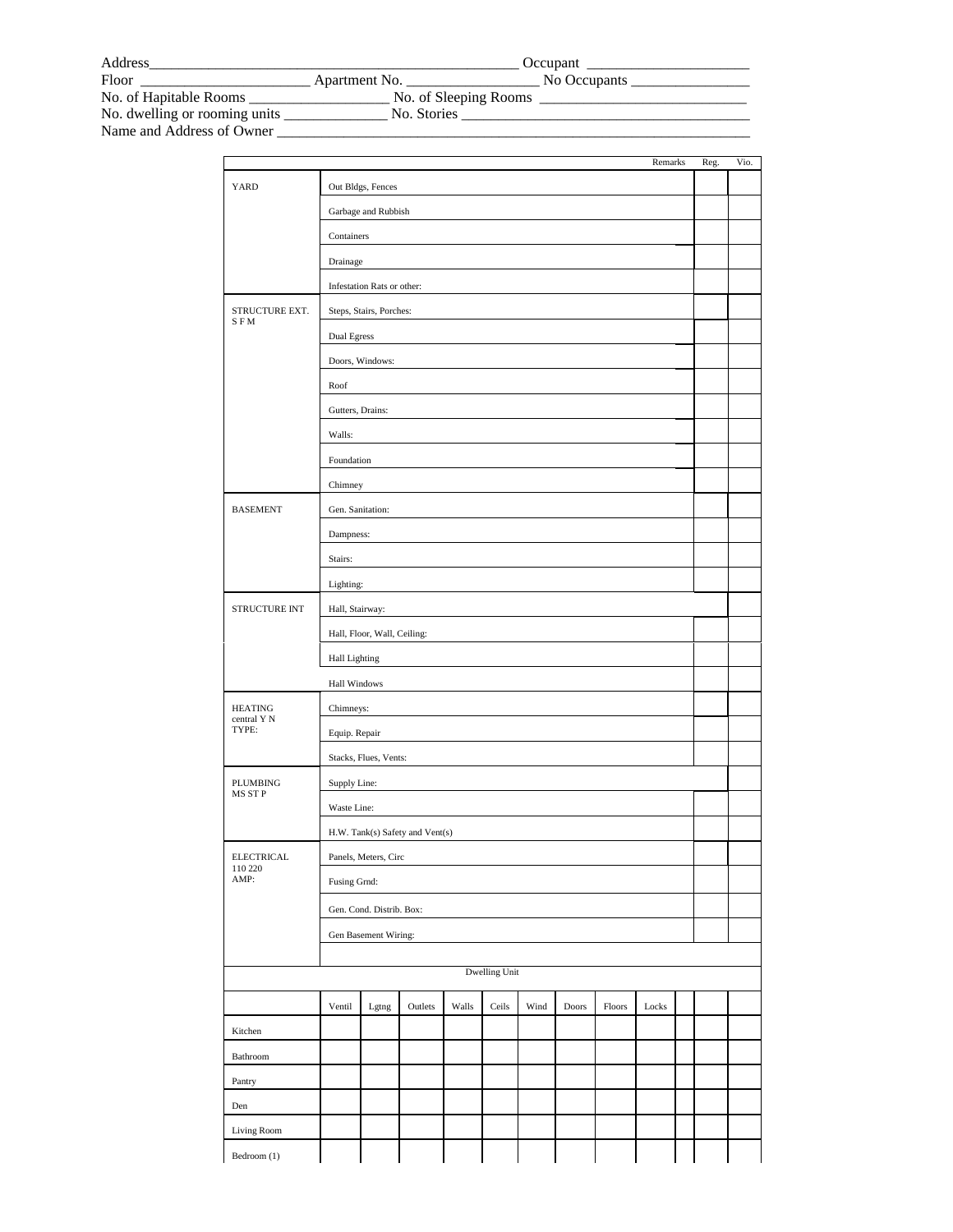| Bedroom (2)            |                               |  |                                |  |  |  |  |  |  |  |  |
|------------------------|-------------------------------|--|--------------------------------|--|--|--|--|--|--|--|--|
| Bedroom (3)            |                               |  |                                |  |  |  |  |  |  |  |  |
| Bedroom (4)            |                               |  |                                |  |  |  |  |  |  |  |  |
| Hot Water Facil.       | Sup, Ten, Gas, Oil, Elect.    |  |                                |  |  |  |  |  |  |  |  |
|                        |                               |  | Stacks, Flues, Vents, Safeties |  |  |  |  |  |  |  |  |
| Kitchen Facil.         | Sink                          |  |                                |  |  |  |  |  |  |  |  |
|                        | Stove                         |  |                                |  |  |  |  |  |  |  |  |
| Bathing, Toilet Facil. | Vent, Plumb., Sanitn.         |  |                                |  |  |  |  |  |  |  |  |
|                        | Wash Basin, Shower or Tub     |  |                                |  |  |  |  |  |  |  |  |
| Infestation            | Rats, Mice, Roaches or Other: |  |                                |  |  |  |  |  |  |  |  |
| Egress                 | Dual and Obst                 |  |                                |  |  |  |  |  |  |  |  |
| General                | <b>Building Posted:</b>       |  |                                |  |  |  |  |  |  |  |  |
|                        | Locks on doors:               |  |                                |  |  |  |  |  |  |  |  |

ONE OR MORE OF THE VIOLATIONS CHECKED ABOVE IS A CONDITION WHOCH MAY MATERIALLY IMPAIR THE HEALTH OR SAFETY AND WELL-BEING OF THE OCCUPANT AS DETERMINED BY 105 CMR 410.750 OR THE AUTHORIZED INSPECTOR. (SEE OVER)

| <b>ING</b><br>** ** |  |
|---------------------|--|
|                     |  |

DATE \_\_\_\_\_\_\_\_\_\_\_\_\_\_\_\_\_\_\_\_\_\_\_\_\_\_ TIME \_\_\_\_\_\_\_\_\_\_\_\_\_\_\_\_\_\_\_\_\_

THE NEXT SCHEDULED REINSPECTION \_\_\_\_\_\_\_\_\_\_\_\_\_\_\_\_\_\_\_\_\_\_\_\_\_\_\_\_\_\_\_\_\_\_\_\_\_\_\_\_

410.990: continued

THE FOLLOWING IS A BRIEF SUMMARY OF SOME OF THE LEGAL REMEDIES TENANTS MAY USE IN ORDER TO GET HOUSING CODE VIOLATIONS CORRECTED.

1. Rent Withholding (General Laws Chapter 239 Section 8A).

*If Code Violations Are Not Being Corrected you may be entitled to hold back your rent payment. You can do this without being evicted if:*

A. You can prove that your dwelling unit or common areas contain violations which are serious enough to endanger or materially impair your health or safety and that your landlord knew an=bout the violations before you were